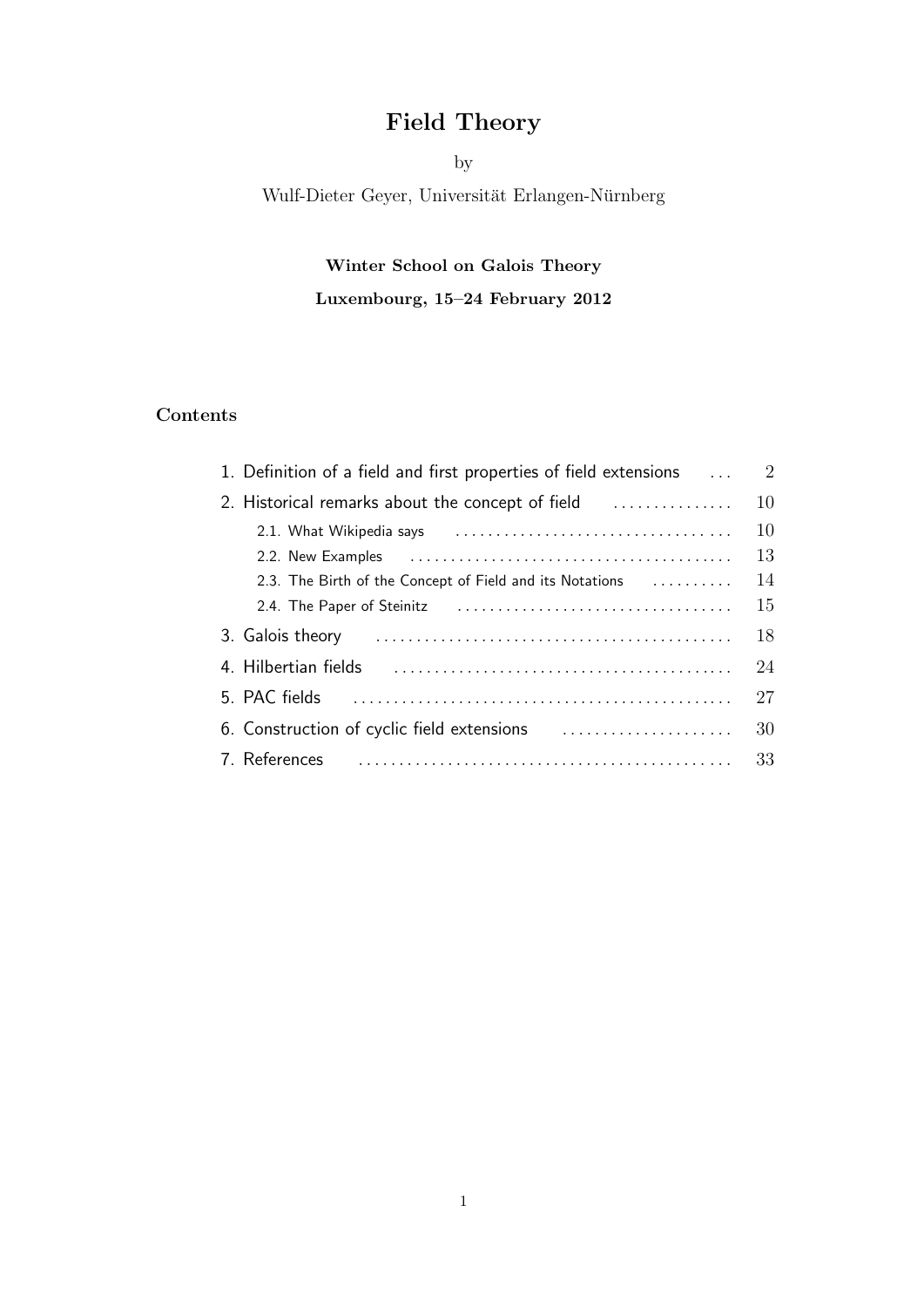#### 1. Definition of a field and first properties of field extensions

DEFINITION 1: A field (German: Körper, French: corps)  $K$ , more precisely denoted by  $(K, +, \cdot)$ , is a set K, together with two operations

$$
+: K \times K \to K \qquad , \qquad : K \times K \to K
$$

called addition and multiplication such that the following three laws hold:

- $(K1)$   $(K, +)$  is a (commutative) group whose neutral element is called 0 (zero).
- (K2) If  $K^{\times} = K \setminus \{0\}$  then  $(K^{\times}, \cdot)$  is a commutative group whose neutral element is called 1 (one).
- (K3) The two operations are connected by a distributive law

$$
a \cdot (b + c) = a \cdot b + a \cdot c \qquad \text{for all } a, b, c \in K.
$$

As consequence of these axioms there are two more operations

 $- : K \times K \to K$ ,  $\div : K \times K^{\times} \to K$ 

called **subtraction** and **division**, where  $b - a$  is defined as solution of  $a + x = b$  and  $\frac{b}{a}$  is the solution of  $a \cdot x = b$ .

#### Examples:

- 1. The field  $\mathbb Q$  of rational numbers, the field  $\mathbb R$  of real numbers, the field  $\mathbb C$  of complex numbers.
- 2. To each integral domain R we have a smallest field containing  $R$ , the **quotient field**

$$
\text{Quot}(R) = \left\{ \frac{a}{b} \, ; \, a, b \in R, \ b \neq 0 \right\} \quad .
$$

Especially to each field K we have the ring  $K[x_1, \ldots, x_n]$  of polynomials in n variables and its quotient field

$$
Quot(K[x_1,\ldots,x_n])=K(x_1,\ldots,x_n) ,
$$

the field of rational functions in n variables. The polynomials induce functions on  $K<sup>n</sup>$ . The rational functions induce functions on some "open" subset in  $K<sup>n</sup>$  (in the sense of Zariski topology), they are undefined where denominators vanish.

3. To each prime number p the residue classes of integers modulo p form a finite field

$$
\mathbb{F}_p = \mathbb{Z}/p\mathbb{Z} .
$$

4. If X is a connected complex manifold or an irreducible algebraic variety then the set of all meromorphic functions on  $X$  is a field under the natural addition and multiplication of functions.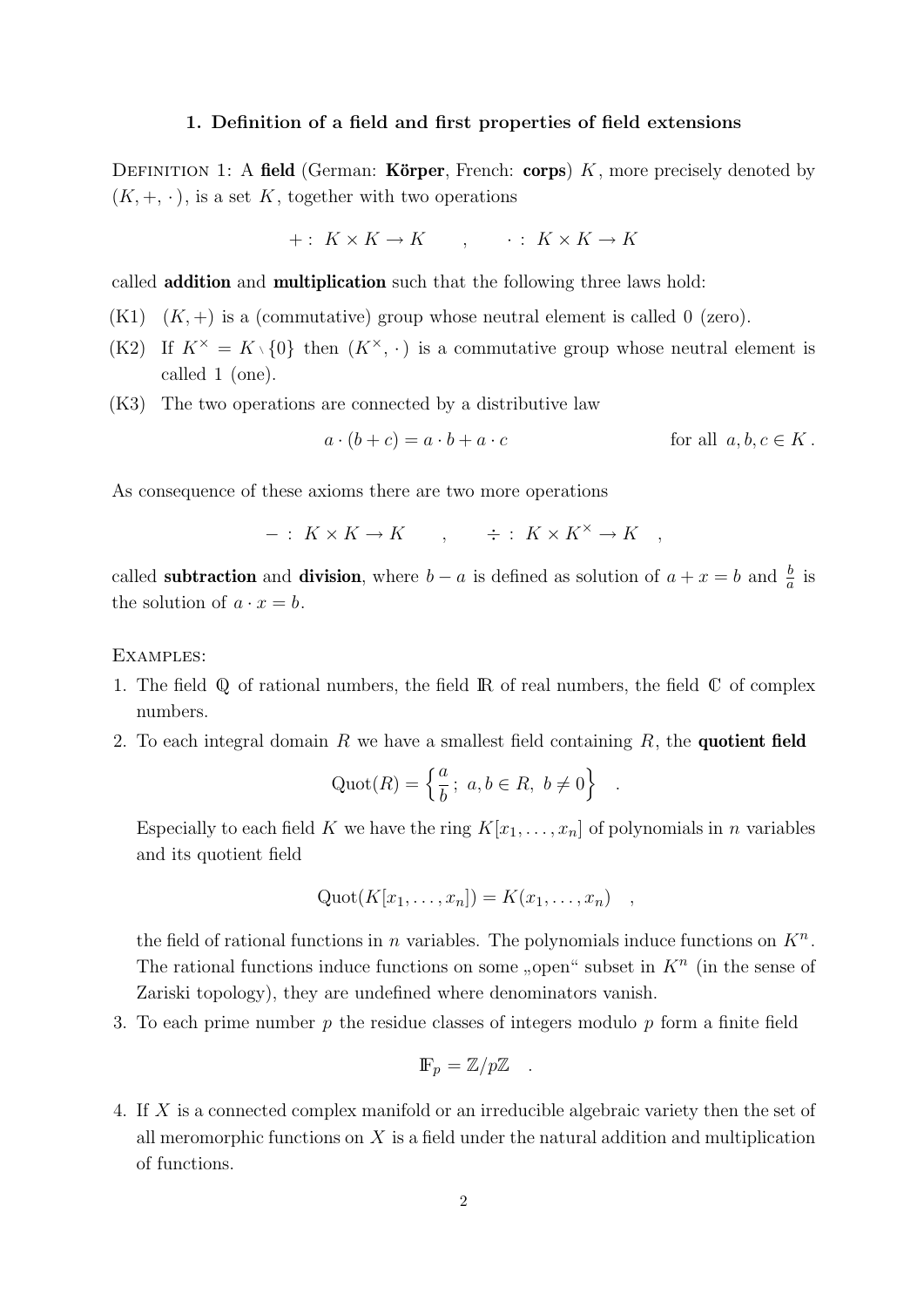5. Especially let  $f(x, y)$  be an irreducible polynomial in two variables over an algebraically closed field K. Then the solutions  $(\xi, \eta) \in K^2$  of the equation  $f(\xi, \eta) = 0$  form an affine curve C in the plane  $K^2$ . The polynomials  $g \in K[x, y]$  induce on the curve C functions, which form an integral domain

$$
K[C] \simeq K[x, y]/f \cdot K[x, y]
$$

of holomorphic functions on C, and its quotient field

$$
K(C) = \text{Quot}(K[C]) = \left\{ \frac{g}{h}; \ f \nmid h \right\} / \left\{ \frac{fg}{h}; \ f \nmid h \right\} \qquad (g, h \in K[x, y])
$$

is the field of rational functions on C. Birational equivalent curves lead to isomorphic function fields.

- 6. If A is an affine space of at least 3 dimensions then A can be coordinatized with coefficients in a field, determined by A up to isomorphism, cf. [St1857] and [Hi1899].
- 7. Fields are the native soil of Linear Algebra, the natural environment where linear equations can be studied and solved. A central problem and driving force in the development of algebra is the study of polynomial equations of higher degree. This usually leads to extension of fields. For polynomials in one variable this leads to Galois Theory, for polynomials in several variables this leads to Algebraic Geometry.

#### FIRST CONCEPTS AND PROPERTIES:

DEFINITION 2: A subset  $K_{\circ}$  of a field K is called a **subfield**, if  $K_{\circ}$  is closed under the two base operations and satisfies the axioms  $(K1)$  and  $(K2)$ , or equivalently, if  $K<sub>o</sub>$  contains 1 and is closed under subtraction and division. In this case  $K|K_{\circ}$  is called a **field extension**. Examples are the extensions

$$
\mathbb{Q} \subset \mathbb{R} \subset \mathbb{C} \qquad \text{or} \qquad K \subset K(x_1) \subset K(x_1, x_2) \subset \dots \quad .
$$

A subfield of an extension  $K|K_{\circ}$  is a subfield of K containing  $K_{\circ}$ .

 $K|K_{\circ}$  is called a **finite extension**, if  $\dim_{K_{\circ}} K < \infty$ . This dimension is then called the degree  $[K: K_{\circ}]$  of the extension.

Maps between two fields  $\varphi: K \to L$  which respect the operations  $+$  and  $\cdot$  and map 1 to 1 are injective, and traditionally called isomorphisms. They also respect the operations  $−$  and  $\div$ , the image  $\varphi(K)$  is a subfield of L, **isomorphic** to K. If K<sub>○</sub> is a common subfield of K and L and if  $\varphi|_{K_o}$  is the identity on  $K_o$ , then the isomorphism  $\varphi$  is called a  $K_{\circ}$ -isomorphism.

PROPOSITION 1: Let K be a field.

a) If  $M/L$  and  $L/K$  are finite extensions, then  $M/K$  is also finite with

$$
[M:K] = [M:L] \cdot [L:K] .
$$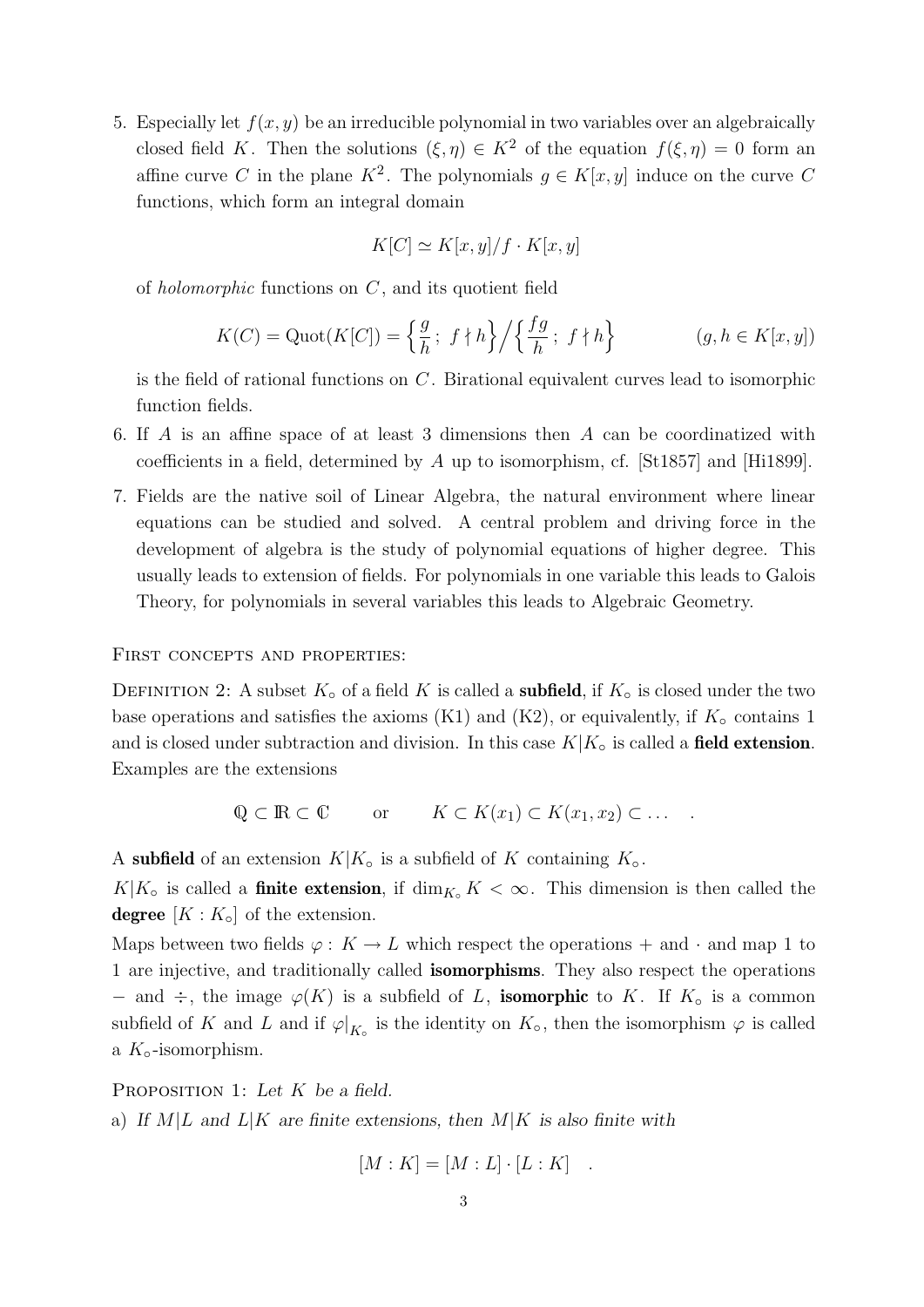b) The intersection of any set of subfields of  $K$  is again a subfield.

COROLLARIES TO b):

- c) Any field contains a smallest subfield, its **prime field**, which is either  $\mathbb{F}_p$  or Q. We call p resp. 0 in the latter case the **characteristic of**  $K$ .
- d) If  $L|K$  is a field extension and  $S \subseteq L$  a subset, then there is a smallest subfield of  $L|K$  containing S, denoted by  $K(S)$ . The extension  $K(S)$  of K is called **generated** by S. The elements of  $K(S)$  are exactly the values  $f(s_1, \ldots, s_n)$  of rational functions f in any number  $n \leq |S|$  of variables with coefficients in K at n-tuples  $(s_{\nu})$  in  $S^{n}$ with different  $s_{\nu}$ .
	- If  $S = \{a\}$  consists of only one element, the extension  $K(a)|K$  is called **simple** and a a primitive element of the extension.

DEFINITION 3: Let  $L|K$  be a field extension. An element  $a \in L$  is called **algebraic over** K, if there is a non vanishing polynomial  $f \in K[x]$  with  $f(a) = 0$ . The monic polynomial of smallest degree with this property is called the **minimal polynomial** MinPol( $a|K$ ) of a over K, its degree is the **degree**  $[a : K]$  of a over K. One has  $[a : K] = [K(a) : K]$ . If a is not algebraic over  $K$  it is called **transcendental over**  $K$ .

The extension  $L|K$  is called **algebraic**, if all  $a \in L$  are algebraic over K, otherwise **transcendental.** The field  $K$  is called **algebraically closed**, if  $K$  has no proper algebraic extension.

PROPOSITION 2:

a) Field extensions of finite degree are algebraic. Adjunction of a set of algebraic elements gives an algebraic extension. With  $M/L$  and  $L/K$  also the extension  $M/K$  is algebraic. In any field extension  $L|K$  there is a unique maximal algebraic subfield

$$
L_{\text{alg}} = \{ \alpha \in L \, ; \, \alpha \text{ is algebraic over } K \} .
$$

b) THEOREM OF LÜROTH 1876 (cf. [St10]): Let x be transcendental over K. Then any subfield  $L \circ \neq K$  of the simple transcendental extension  $K(x)|K$  is again simple transcendental of the form  $L_0 = K(\varphi)$  with

$$
\varphi = \frac{f}{g} \qquad , \quad f, g \in K[x] \text{ with } \gcd(f, g) = 1
$$

and  $\delta = \max(\deg f, \deg g) \geq 1$ . Moreover we have

$$
\delta = [K(x) : L_{\circ}] \quad .
$$

So the primitive elements for  $K(x)|K$  are exactly the rational functions

$$
\varphi = \frac{ax+b}{cx+d} \quad \text{with} \quad ad-bc \neq 0 \quad .
$$

c) If  $L|K$  is an algebraic simple extension, every subfield is so too.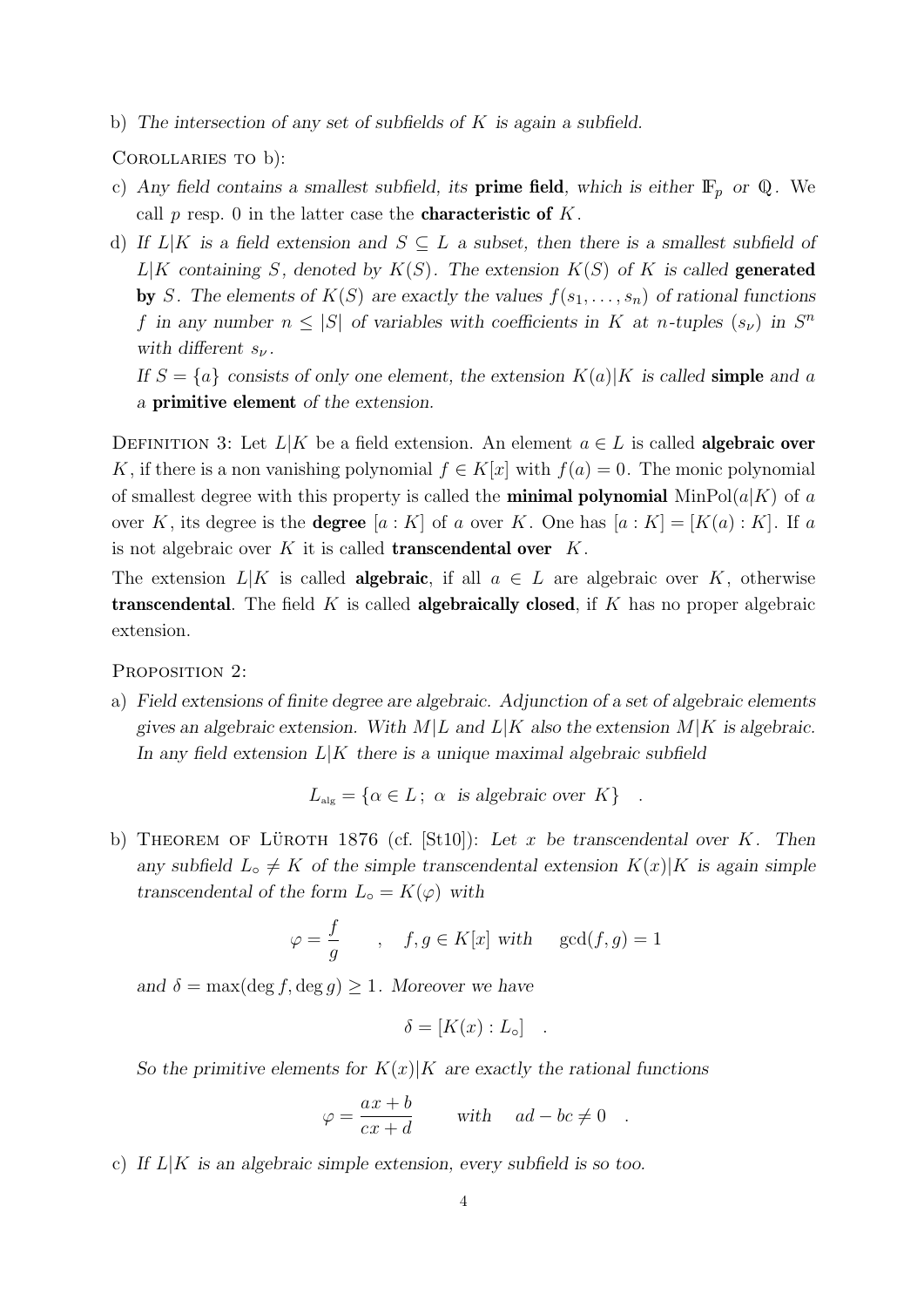DEFINITION 4: Let **P** be the set of prime numbers. A **supernatural number** n is a formal product

$$
n = \prod_{p \in \mathbf{P}} p^{n(p)} \qquad \text{with} \ \ n(p) \in \mathbb{N}_0 \cup \{\infty\}
$$

(Steinitz 1910 called them "G-Zahlen", Prüfer 1928 called them "ideale Zahlen". Serre 1964 called them "nombres surnaturels"). If almost all  $n(p)$  are zero and none is infinite, then n is a natural number. There is a natural multiplication on the set  $\mathcal N$  of supernatural numbers, making N into a commutative monoid with unit  $n = 1$ . From this we get a notion of divisibility on  $\mathcal N$ . This divisibility is a complete partial ordering on  $\mathcal N$  with minimum 1 and maximum  $\prod_p p^{\infty}$ , such that each subset of N has an infimum and supremum. Every supernatural number is the supremum of a set (even a chain) of natural numbers.

PROPOSITION 3: Let  $L|K$  be an algebraic extension. We define the **degree** of  $L|K$  as the supernatural number

$$
[L:K] = \sup_M [M:K] ,
$$

where M runs over all subfields of  $L|K$ , finite over K. Then the following holds: a) If  $M/L$  is another algebraic extension, then

$$
[M:K] = [M:L] \cdot [L:K] .
$$

b) If K is finite and  $L|K$  is algebraic, then L is determined up to isomorphism by its degree  $n = [L : K]$ . For each divisor m | n there is exactly one subfield  $L_m$  of  $L|K$ with  $[L_m : K] = m$ .

PROPOSITION 4: Let  $K$  be a field.

- a) (Kronecker 1887): Let  $f \in K[x]$  be a polynomial. Then there is a smallest extension L|K such that f splits completely in L, i.e. is a product of linear polynomials  $x - \alpha_i$ and a constant. L is generated by the roots of f and is unique up to  $K$ -isomorphism. It is called the **splitting field** of  $f$  over  $K$ .
- b) (Steinitz 1910): The same is true for any subset  $S \subseteq K[x]$  of polynomials. Especially  $S = K[x]$  gives an algebraic extension of K which is algebraically closed, called the algebraic closure  $\widetilde{K} = K^{\text{alg}}$  of K. It is unique up to K-isomorphism.

DEFINITION 5: Let K be a field of characteristic  $p \geq 0$ .

- a) A polynomial  $f \in K[x]$  is called **separable**, if it has no double root in  $\tilde{K}$ , i.e. if  $gcd(f, f') = 1$ , otherwise **inseparable**.
- b) If f is an irreducible inseparable polynomial, then  $f' = 0$ , so we have  $p > 0$  and  $f(x) = g(x^p)$  for some  $g \in K[x]$ . The maximal e such that  $f \in K[x^{p^e}]$  is called the exponent of inseparability  $e = \exp_{\text{ins}} f$  of f and  $p^e = \deg_{\text{ins}} f$  is called the degree of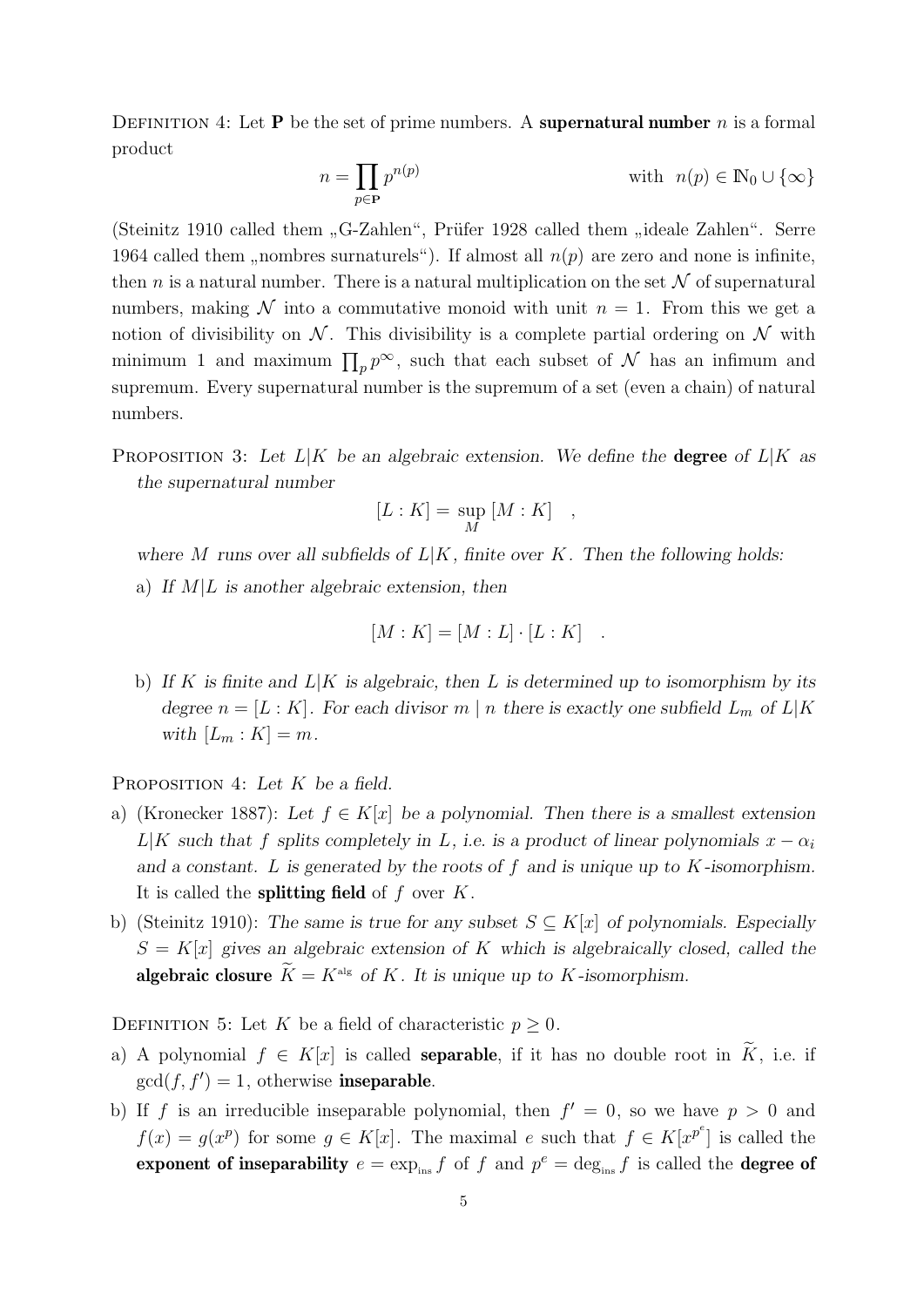**inseparability** of f. Then we have  $f = g(x^{p^e})$  with separable g and  $\deg g = \deg_{\text{sep}} f$ is called the **degree of separability** of f. This  $\deg_{\text{sen}} f$  is the number of different roots of  $f$  in  $K$ . We have

$$
\deg f = \deg_{\text{sep}} f \cdot p^{\exp_{\text{ins}} f} = \deg_{\text{sep}} f \cdot \deg_{\text{ins}} f \quad .
$$

- c) An algebraic element a over K is called **separable**, if  $f = \text{MinPol}(a|K)$  is separable, otherwise inseparable. The element a is called purely inseparable over K, if deg<sub>sep</sub>  $f =$ 1, i.e. if f has only one root. Remark that the elements in  $K$  are separable and purely inseparable over K.
- d) An algebraic extension  $L|K$  is called **separable**, if all  $a \in L$  are separable over K, otherwise inseparable.
- e) The algebraic extension  $L|K$  is called **purely inseparable**, if all  $a \in L$  are purely inseparable. If in case  $p > 0$  there is an exponent e with  $L^{p^e} \subseteq K$ , we call the smallest such e to be the **exponent of inseparability**  $\exp_{\text{ins}}(L|K)$  of  $L|K$ , otherwise it is =  $\infty$ . If  $L = K(a)$  is purely inseparable with  $f = \text{MinPol}(a|K)$  then  $\exp_{\text{ins}}(L|K) = \exp_{\text{ins}} f$ .

PROPOSITION 5: Let K be a field, char  $K = p \geq 0$ .

- a) If  $p = 0$  then all algebraic extensions are separable.
- b) If  $p > 0$  and  $K = K^p$  then all algebraic extensions are separable.
- c) If  $p > 0$  and  $a \in K \setminus K^p$ , then  $X^{p^e} a$  is an inseparable irreducible polynomial in  $K[x]$  of degree  $p^e$  for any  $e \in \mathbb{N}$ .

The fields satisfying a) or b), i.e. fields having only separable algebraic extensions, are called perfect, the other fields imperfect.

EXAMPLE 1:  $\mathbb{F}_p$  is perfect, the rational function field  $\mathbb{F}_p(x)$  not.

EXAMPLE 2: Every field K with char  $K = p > 0$  is contained in a smallest perfect field, the **perfect closure** of K, namely the union  $K^{p^{-\infty}}$  of the ascending sequence of fields

$$
K \subseteq K^{1/p} \subseteq K^{1/p^2} \subseteq \ldots \subseteq K^{1/p^e} \subseteq \ldots \ldots
$$

- d) If the algebraic extensions  $M/L$  and  $L/K$  are separable, so is the extension  $M/K$ .
- e) Every algebraic extension of a perfect field is perfect.

PROPOSITION 6: Let K be a field with char  $K = p \geq 0$ , and L|K be an algebraic extension.

a) There is a maximal subfield  $L_{\text{sep}}$  of  $L|K$  such that  $L_{\text{sep}}|K$  is separable, namely

 $L_{\text{sep}} = \{a \in L; a \text{ is separable over } K\}$ .

Then  $L|L_{sep}$  is purely inseparable. We denote the **degree of separability** and the degree of inseparability of the extension  $L|K$  by

$$
[L:K]_{\text{sep}} = [L_{\text{sep}}:K] \qquad \text{and} \qquad [L:K]_{\text{ins}} = [L:L_{\text{sep}}] \quad .
$$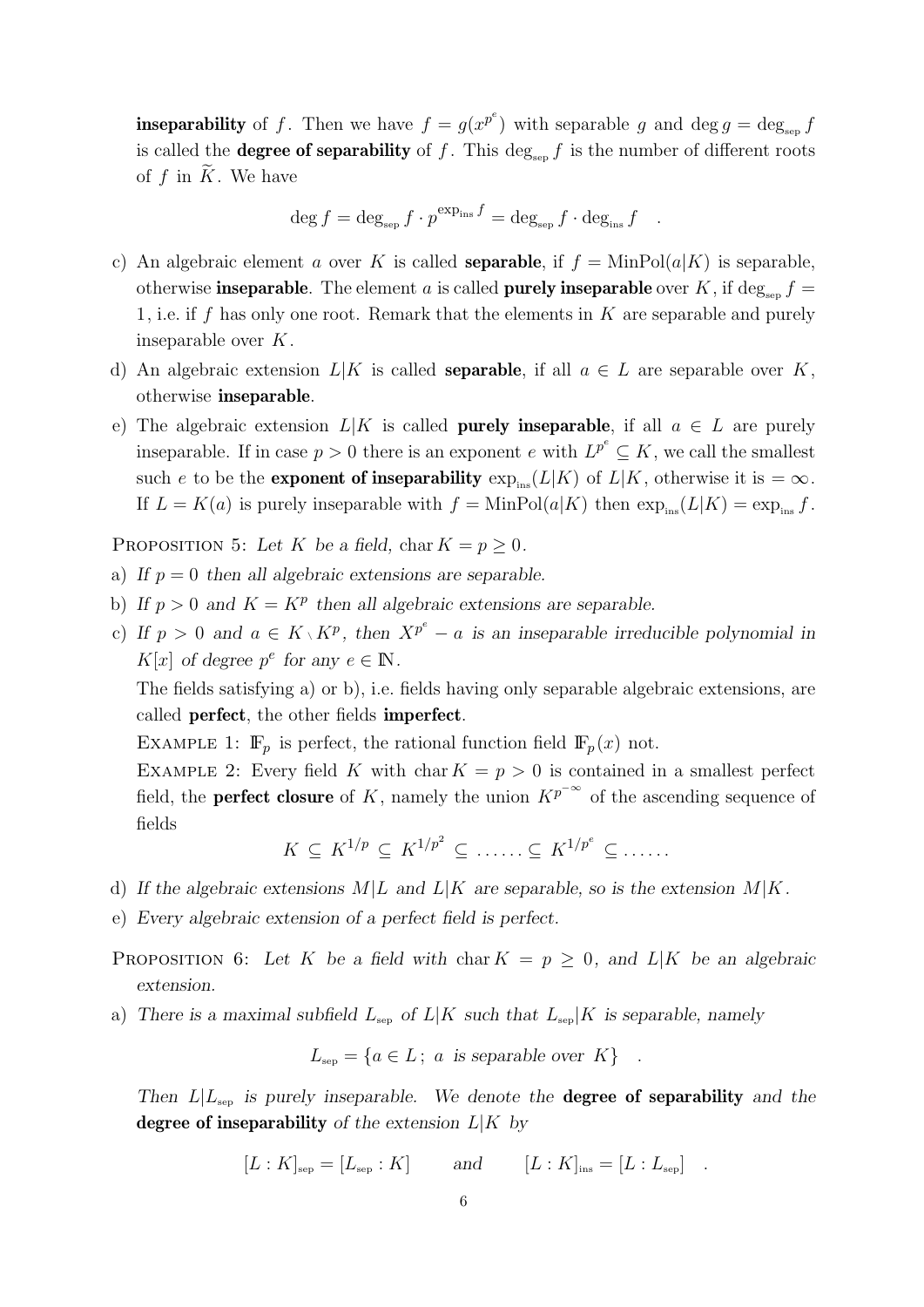The latter is always a power of p (resp. 1 it  $p = 0$ ). If  $L = K(a)$  and  $f = \text{MinPol}(a|K)$ then

 $[L : K]_{\text{sep}} = \text{deg}_{\text{sep}} f$ ,  $[L : K]_{\text{ins}} = \text{deg}_{\text{ins}} f$ .

b) THEOREM OF THE PRIMITIVE ELEMENT: Let  $L|K$  be a finite extension. Then the following statements are equivalent:

- (1) The extension  $L|K$  is simple, i.e. has a primitive element.
- (2) The extension  $L|K$  has only finitely many subfields.
- (3) We have  $p = 0$  or  $p > 0$  and

$$
[L:K]_{\text{ins}} = p^{\exp_{\text{ins}}(L|K)}
$$

.

c) Corollary: Every separable finite extension is simple. All finite extensions of the field K are simple iff K is perfect or  $[K: K^p] = p$ .

EXAMPLE: Let  $K = \mathbb{F}_p(x, y)$  be the rational function field in 2 variables over  $\mathbb{F}_p$ . Then  $K|K^p$  is not simple, and an infinite family of subfields is given by  $K^p(y+x^n)$ with  $p \nmid n$ .

After this crash course in algebraic field extensions let us consider transcendental extensions.

DEFINITION 6: Let  $L|K$  be a field extension. A subset  $A \subseteq L$  is called K-algebraically **independent** if no finite subset  $\{a_1, \ldots, a_n\}$  of A satisfies a polynomial relation, i.e. if

$$
f \in K[x_1,...,x_n]
$$
,  $f(a_1,...,a_n) = 0 \implies f = 0$   $(a_\nu \in A \text{ different})$ 

holds.

PROPOSITION 7: Let  $L|K$  be a field extension.

- a) There are maximal K-algebraically independent sets  $A$  in  $L$  and all have the same cardinality.
- b) This common cardinality is called the **transcendence degree** of  $L|K$  and every such maximal A is called a **transcendence base** of  $L|K$ . For any such A the extension  $L|K(A)$  is algebraic. If  $L = K(A)$  for one such an A, the extension  $L|K$  is called purely trancendental.
- c) If  $L|K$  is finitely generated, say  $L = K(b_1, \ldots, b_m)$ , then a transcendence base can be choosen among the  $b_{\mu}$ .
- d) Any subextension of a finitely generated field extension is again finitely generated.
- e) An algebraically closed field is determined up to isomorphism by the transcendence degree over the prime field and its characteristic.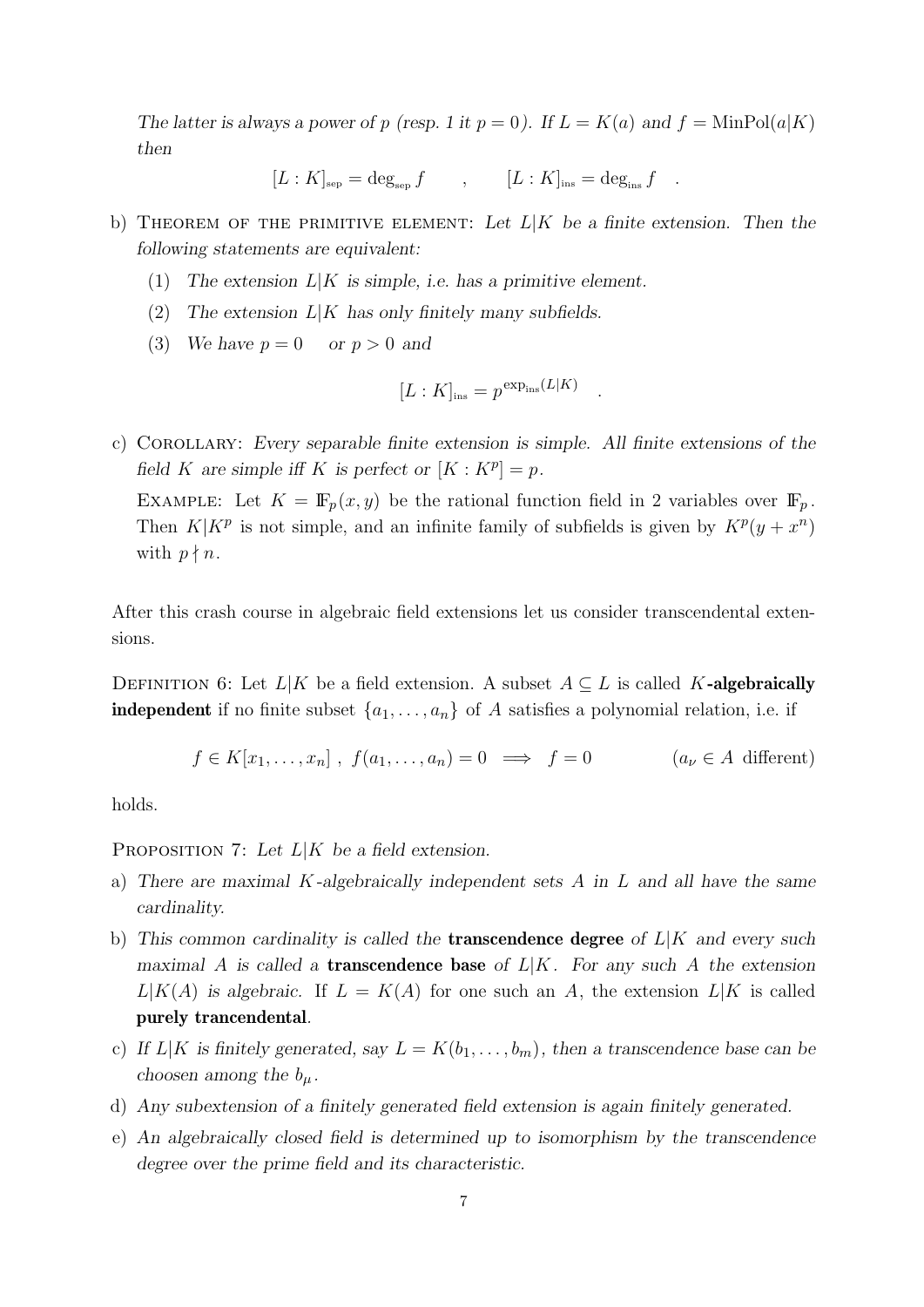All concepts and results up to now are at least 100 years old and contained in a paper of Steinitz (cf. 2.4). Let us now come to some newer concepts, developed in the first chapter of the Foundations of A. Weil. For proofs see also [FJ] or [La93].

DEFINITION 7: Let F be a field with subfields L and M which contain a common subfield K.

a) L and M are called **linearly disjoint over** K if the canonical map  $L \otimes_K M \to F$ , given by  $x \otimes y \mapsto x \cdot y$ , is injective. We denote this by a rectangular diagram:



If  $[L : K] < \infty$ , this is equivalent to say that  $[L : K] = [LM : M]$ . If L or M is algebraic over  $K$ , the compositum  $LM$  of the two fields  $L$  and  $M$  is exactly the image of  $L \otimes_K M$ , otherwise the image is a subdomain of  $LM$ .

- b) The extension  $L|K$  is called **separable** if L is linearly disjoint from the perfect closure  $K^{p^{-\infty}}|K$  of K. This is equivalent to say that L is linearly disjoint from  $K^{1/p}$ . For algebraic extensions this definition of separable coincides with the former definition.
- c) The extension  $L|K$  is called **regular** if L is linearly disjoint from the algebraic closure  $\widetilde{K}|K$  of  $K$ .

EXAMPLE: If  $f \in K[x_1, \ldots, x_n]$  is an irreducible polynomial then the function field of the hypersurface  $f = 0$  is regular over K iff f is **absolutely irreducible**, i.e. irreducible over  $K$ .

More generally let X be a scheme of finite type over a field  $K$ . If X is reduced and irreducible, the rational functions on X form a finitely generated function field  $K(X)|K$ . This extension is regular iff  $X$  is absolutely reduced and absolutely irreducible, i.e. if  $X \times_K \tilde{K}$  is reduced and irreducible over  $\tilde{K}$ . We call such schemes **varieties** over K.

PROPOSITION 8: Let F be a field with subfields  $K, L, M, N$  with inclusions

 $K \subseteq L$  and  $K \subseteq M \subseteq N$ .

a) TOWER PROPERTY: L and N are linearly disjoint over  $K$  iff L and M are linearly disjoint over  $K$ , and  $LM$  and  $N$  are linearly disjoint over  $M$ :



b) If L and M are linearly disjoint over K then  $L \cap M = K$ . (Therefore one could drop the term *over*  $K$  in the notion of linear disjointness).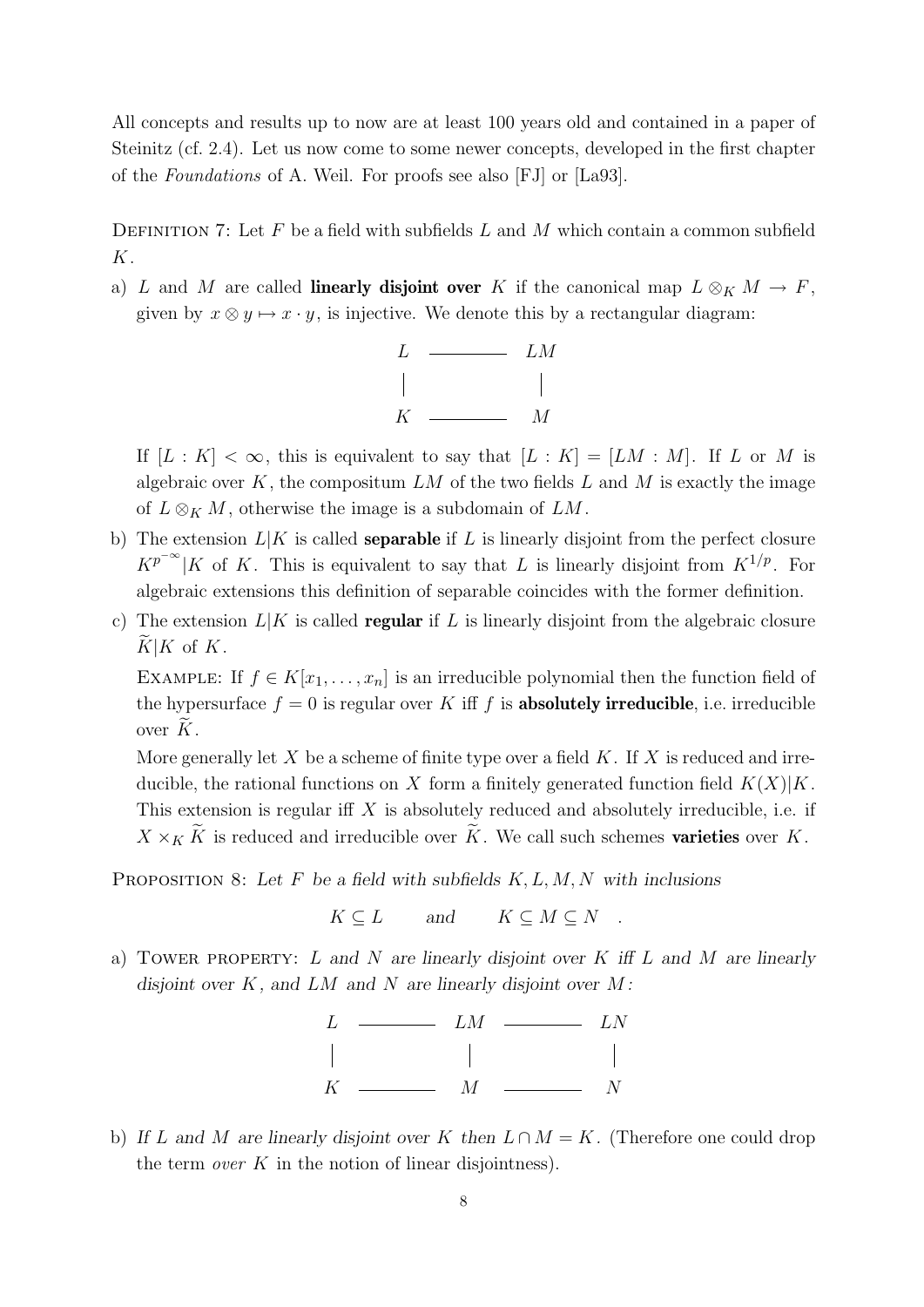EXAMPLE: Let  $\alpha, \beta$  be different complex roots of the polynomial  $x^3 + 2$ . Then  $\mathbb{Q}(\alpha) \cap \mathbb{Q}(\beta) = \mathbb{Q}$ , but the fields are not linearly disjoint over  $\mathbb{Q}$ .

- c) If  $L|K$  is Galois and  $L \cap M = K$ , then L and M are linearly disjoint over K.
- d) Let  $u_1, \ldots, u_n$  be L-algebraically independent elements of F, then L and  $K(u_1, \ldots, u_n)$ are linearly disjoint over K.
- e) If  $L|K$  and  $M|L$  are separable extensions, so is  $M|K$ .
- f) The extension  $L|K$  is separable iff every finitely generated subfield  $L_{\circ}$  has a transcendence base  $(a_1, \ldots, a_n)$  with  $L \circ |K(a_1, \ldots, a_n)|$  is separable (a **separating transcen**dence base).
- g) If K is algebraically closed in L and  $M|K$  is a simple algebraic extension then L and M are linearly disjoint over K.

EXAMPLE: Let  $K = \mathbb{F}_p(a, b)$  be the field of rational functions in two variables a, b over  $\mathbb{F}_p$ . The equation  $y^p = x^{2p} + ax^p + b$  is irreducible over K, so defines a purely inseparable field extension  $L = K(x, y)K(x)$  of degree p. K is algebraically closed in L, but L and  $K^{1/p}$  are not linearly disjoint over K since  $[K^{1/p}: K] = p^2$  but  $[LK^{1/p}:L] = p$  since  $b^{1/p} = y - x^2 - a^{1/p}x$ .

h) The extension  $L|K$  is regular iff  $L|K$  is separable and K is algebraically closed in L.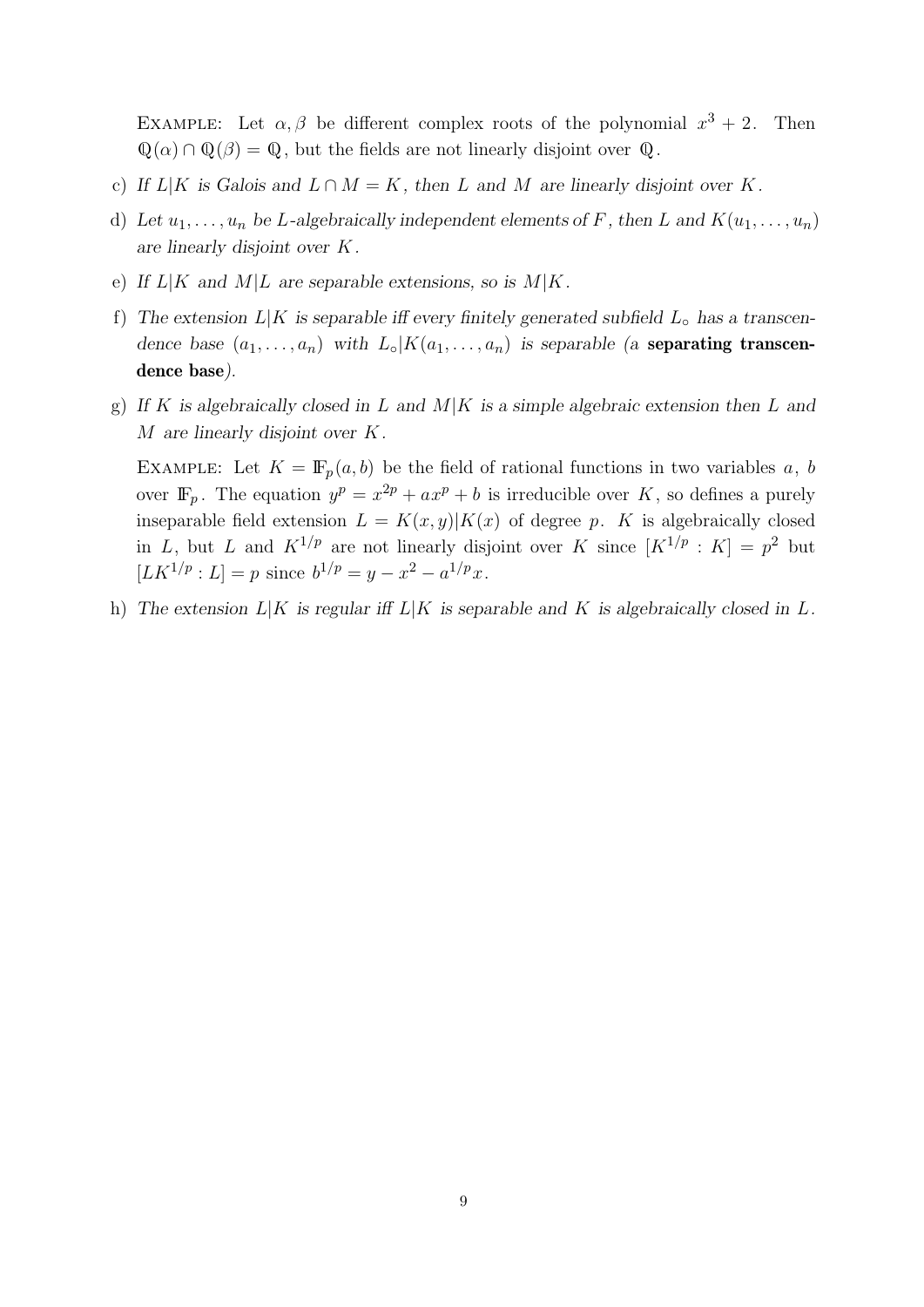#### 2. Historical remarks about the concept of field

The operations of addition, multiplication, subtraction and division can be found in all cultures with written tradition, in Egypt, in Sumer, in Babylon, in China, in India, among the ancient Greeks and so on. But this does not mean that already the concept of field existed.

#### 2.1. What Wikipedia says

If you open up the english Wikipedia and look for the subentry History in the article Fields (mathematics) you find at the moment of this talk the following statement:

The concept of field was used implicitly by Niels Henrik Abel and Évariste Galois in their work on the solvability of polynomial equations with rational coefficients of degree five or higher.

What does that mean? Did they think about fields by preparing their papers but refused to write down this word? Did they have this concept but no name for it? If you look at their papers, you see: They are dealing with polynomials and with rational functions, not with individual ones but with generic ones and sometimes use them as variables. But they do not form the set of all of them. Moreover they do not specify the field of coefficients (rationals or complex numbers, but certainly of characteristic zero) because this is not important for their work. So the environment in which their mathematics live is not clearly specified. Especially they did not look for solvability of polynomial equations over the rationals (as Wikipedia claims) but they considered general polynomials

$$
f = x^n + a_1 x^{n-1} + \ldots + a_{n-1} x + a_n
$$

over some rational function field  $K_0(a_1, \ldots, a_n)$  in n variables  $a_1, \ldots, a_n$  (in modern language).

Abel and Galois, great mathematicians, worked without a general concept of field, just with polynomials and with rational functions — but used them also in the sense of generators (proposition 1.1.d) for subfields of rational functions, and here especially Galois emphasizes the importance of distinguishing between the different subfields. Indeed Galois in his papers of the years 1828-32 (published only in 1846 by Liouville) sees the importance of adjoining irrationalities for the study of polynomials in one variable and their roots. He constructs a Galois resolvent  $g$  for a separable polynomial  $f$  whose root generates the splitting field of  $f$ , he finds the Galois group of an equation and its importance for the nature of the roots  $\dots$ , but all this without the concept of field  $$ in the same way as Gauß in 1801 inaugurated the theory of cyclotomic fields without having the concept of field.

Two things were missing at their time, to come up with a general concept of a field.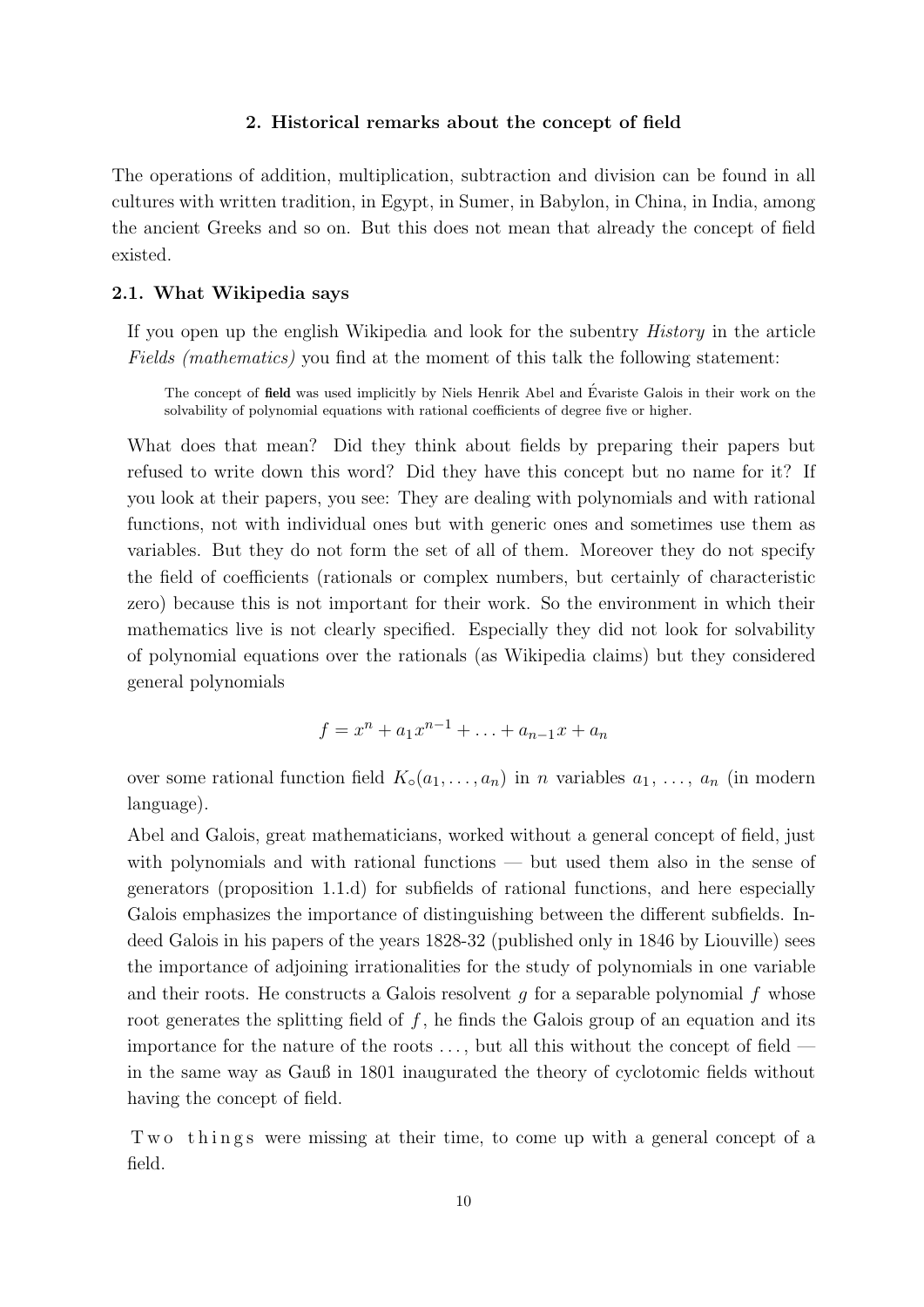First the notion of "infinite sets" was absent. Aristotle, the highest authority in logic and science for 2000 years, denied that the unbounded sequence of natural numbers can be seen as one quantity, as something finished. It was  $\alpha \in \mathbb{R}$  unfinished, unlimited, something horrible for greek philosophers as the antimonies of Zenon and others showed. Still in the year 1831 (five year after Abel's first paper) Carl Friedrich Gauß agreed with Aristotle when he wrote to his friend Schumacher, astronomer in Altona:

... so protestire ich zuvörderst gegen den Gebrauch einer unendlichen Grösse als einer Vollendeten, welcher in der Mathematik niemals erlaubt ist. Das Unendliche ist nur eine façon de parler, indem man eigentlich von Grenzen spricht, denen gewisse Verhältnisse so nahe kommen als man will, während anderen ohne Einschränkung zu wachsen verstattet ist.

One interpretation of Gauß' words, clearer formulated by him in other letters, is the following: Infinite diverging series are in his mind not part of mathematics, contrary to the belief of Leonhard Euler, the most important mathematician of the 18th century. They are infinite objects without any limit attached to them, so of no use. Gauß (1812), Cauchy (1821) and Abel (1826) were the first mathematicians who did substantial and rigorous investigations about convergence of certain infinite series. For our question more important is another interpretation of Gauß' words: As you know, Gauß did invent the notion of congruences in 1801. We interprete congruences as a method to simplify the infinite set of integers into a finite set of residue classes. This Gauß never did; the congruence classes are infinite quantities, so not an object of mathematics; one has finitely many representatives, but not a finite structure of similar nature as the integers. His followers like Galois, Serret, Schönemann did the same, and so did Richard Dedekind 1857 in a paper on higher congruences, where he summarized the results and simplified the proofs of theorems which we interprete as theorems on finite fields like

The multiplicative group of a finite field is cyclic, or

If  $\mathcal F$  is the family of all irreducible monic polynomials in  $\mathbb F_p[x]$  of degree dividing *n*, then we have in  $\mathbb{F}_p[x]$ 

$$
x^{p^n} - x = \prod_{f \in \mathcal{F}} f(x) .
$$

But for them, including Dedekind at that time, these theorems were theorems on congruences between numbers or polynomials with integral coefficients, not as equations in some new structure. They did not see finite fields.

Let me make two claims:

- I. The general concept of field could not be born before the invention of set theory which was done by a single man, Georg Cantor, in papers between 1874 and 1897, against strong opposition, but with a few excellent supporters like Richard Dedekind and David Hilbert.
- II. The driving motor of mathematics are good problems and good examples. Fruitful abstract concepts are usually an outgrow of interesting examples where the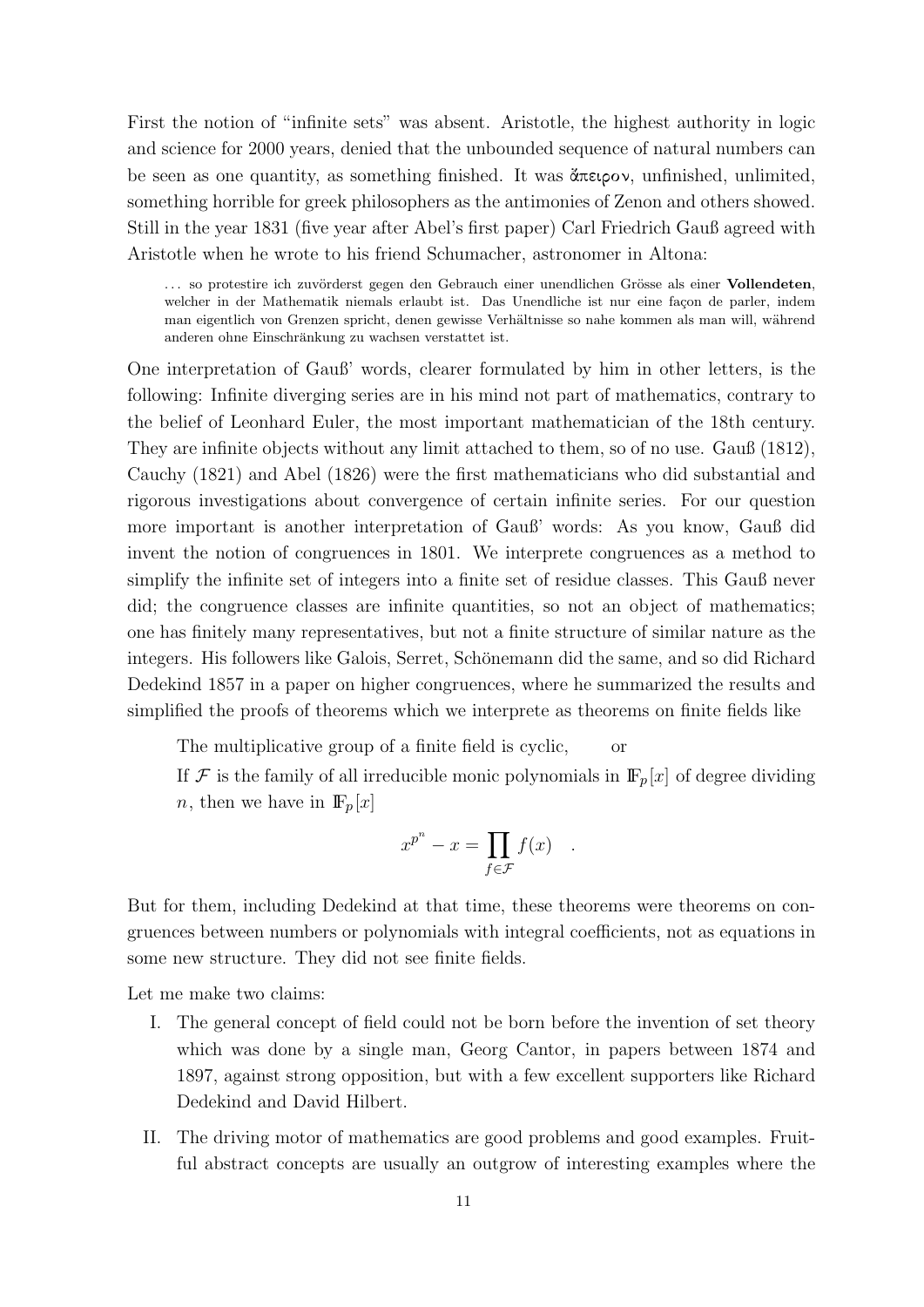definitions, arguments and proofs start to be repeated in similar ways until a common structure behind them starts to come into existence.

The second claim gives another hint why the concept of a field could not be installed in the times of Abel and Galois: Good examples were missing.

Already the first example I gave, the field of rational numbers, was unknown at the time of Abel and Galois, at least in England. Augustus de Morgan, first professor for mathematics at the University College London and first president of the London Mathematical Society, still today known by de Morgan's laws in Boolean algebra, denied the existence of negative numbers still in the year 1837 (!). In that year 1837 he wrote a book for the Society for the Diffusion of Useful Mathematics which contained the following sentences:

The teacher must recollect that the signs + and − are not quantities, but directions to add and subtract. Above all he must reject the definition still sometimes given of the quantity  $-a$  that it is less than nothing. . . .

It is astonishing that the human intellect should ever have tolerated such an absurdity as the idea of a quantity less than nothing, above all, that the notion should have outlived the belief in judicial astronomy and the existence of witches, either of which is ten thousand times more probable.

If you do not know rational numbers, you do not have a single example of a field! —

I have to add that until the end of Middle Ages negative numbers were practically unknown in Europe and also among the Arabs, although Chinese and Indian mathematicians used them already in the middle of the first millennium. In the Renaissance this slowly changed: Prominent champions for negative numbers were e.g. Michael Stifel, an Augustinian monk and protestant parson at Martin Luther's time, Simon Stevin, founder of the engeneering school at the university of Leiden, and the Italian physician and polymath Geronimo Cardano. Later Newton accepted them, Leibniz had problems of understanding them. Vieta, Descartes and John Wallis denied their existence. In the 18th century the authority of Leonhard Euler and his famous textbooks made the negative numbers into acceptible mathematical objects, at least at the continent.

So despite de Morgan one can say that the example  $\mathbb Q$ , more precisely the concept of rational numbers, was essentially known and accepted at Abel's times, although not as visible as today. Also the example IR of real numbers was more or less known in Europe through the efforts of Bombelli (1572) and Stevin. The 18th century used them permanently, although an exact definition was only given during the 19th century by Bolzano, Méray, Dedekind and Cantor. For the example  $\mathbb C$ , first invented by Cardano (1545), more precisely by Bombelli (1572), the situation is a little bit more complicate. At best they were told to be imaginary, i.e. only to exist in the imagination but not in reality. The question, what a complex number is, was not even answered reasonably by Leonhard Euler. Despite he was very familiar with complex numbers, the explanation of "what they are" in his textbook on algebra (1770) is not understandable and is caricatured in Robert Musil's first novel Die Verwirrungen des Zöglings Törleß (1906).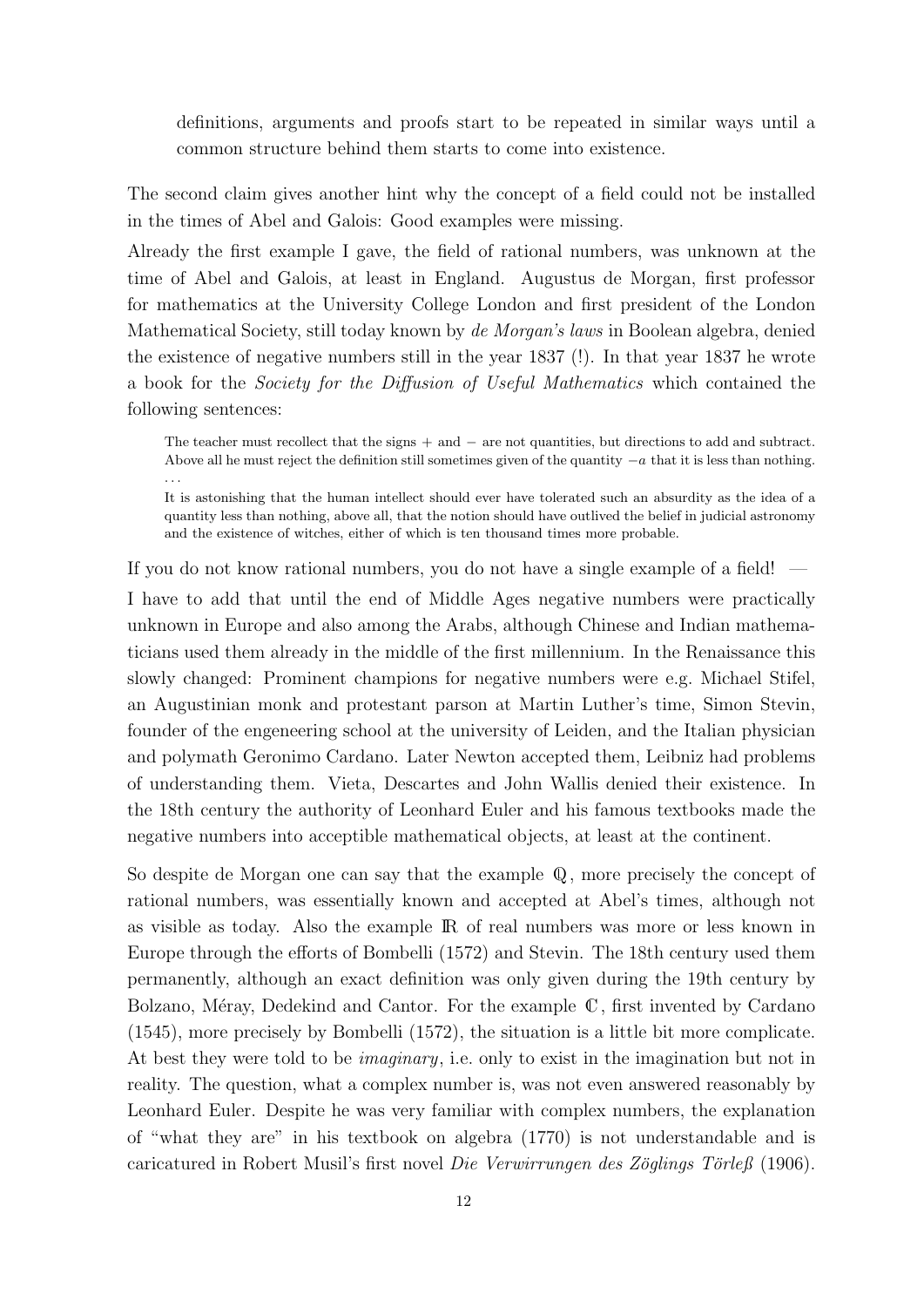Even Cauchy, one of the heroes of complex function theory, did not allow in his famous Cours d'Analyse (1821) the complex numbers to be numbers. An equation between complex numbers is, as he says, only a symbolic abbrevation for two real equations; this does not give the complex numbers an independent existence. He even formulates (p.175) sentences like

L'équation

 $\cos(a+b) + \sqrt{-1} \sin(a+b) = (\cos a + \sqrt{-1} \sin a)(\cos b + \sqrt{-1} \sin b)$ 

elle-même, prise à la lettre, se trouve inexacte et n'a pas de sens.

Precise definitions of complex numbers were among others given by Gauß (1832: points in the plane), Hamilton (1837: pairs of real numbers), the most interesting algebraic definition was done 1847 by Cauchy: Complex numbers are residues of real polynomials modulo the irreducible polynomial  $x^2 + 1$ :

$$
\mathbb{C} = \mathbb{R}[x]/(x^2 + 1)
$$

(This was the starting point for Kronecker's construction of root and splitting fields for arbitrary polynomials in 1887).

So at the time of Abel and Galois at most two or three examples of fields of numbers were known, and besides them fields of rational functions, which were seen as quite a different object. This is a too narrow base of examples to create a new concept.

#### 2.2. New Examples

A new class of examples came with the thesis of Bernhard Riemann in 1851 where he presented his ideas of complex function theory by introducing geometric ideas like Riemann surfaces. In modern terminology his ideas lead to the following facts: A compact Riemann surface  $X$ , in modern terms: a connected compact one-dimensional complex manifold, is the same as the desingularization of the projective closure of a plane affine curve C with an equation  $f(x, y) = 0$  over C. The field of rational functions

$$
\mathbb{C}(\mathcal{C}) = \mathrm{Quot}(\mathbb{C}[x, y]/(f))
$$

on this curve is exactly the field of meromorphic functions on the complex manifold  $X$ :

$$
\mathcal{M}(X) = \mathbb{C}(\mathcal{C}) \quad .
$$

There is a bijection between compact Riemann surfaces (modulo conform equivalence), complex curves (modulo birational equivalence) and their functions fields (up to isomorphism). These function fields (Riemann calls them Klasse von Functionen) are exactly the finite extensions of the field rational function  $\mathbb{C}(x)$ , the field of meromorphic functions on Riemann's x-sphere. They were called algebraic function fields of one variable and studied thoroughly for the first time by Dedekind and Weber in 1880, in one of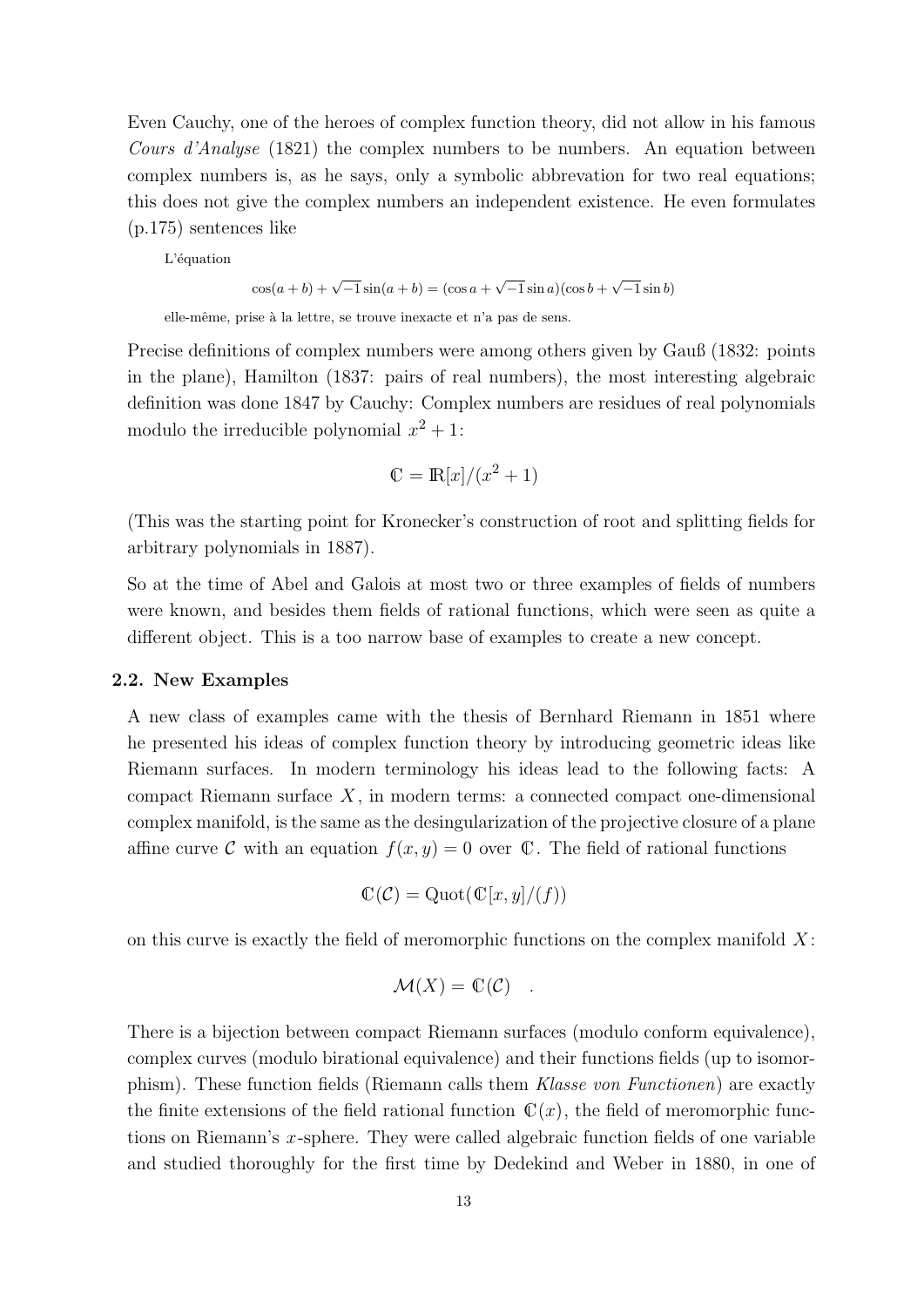the many attempts by many people to lay solid foundations to the splendid visions of Riemann.

So Riemann's ideas not only led to a new family of fields, but combined these fields with important geometrical and analytical objects which stressed their importance. In our terminology of today we may say: These function fields form a second class of fields besides the fields of algebraic numbers, which were studied after Gauß especially by Kummer, cf. [Ku75]. Kummer was the most eminent pioneer of algebraic number theory in his time, working since 1844 in rings of algebraic integers without having the concept of an algebraic integer, not to speak of the concept of field.

Besides these examples, new types of fields occured 1891 in Veronese's construction of non archimedean geometries, using fields of formal power series  $K(\ell z) = Q$ uot  $K[[z]]$ . These fields led Hensel to his creation of p-adic number fields like  $\mathbb{Q}_p$  which he popularized 1908 in his book on algebraic numbers. Moreover no later than 1893 the finite fields appear as fields. Now enough examples existed and the need of a general concept of field was quite obvious.

#### 2.3. The Birth of the Concept of Field and of its Notation

The birth of the concept of a field and its notation took several steps.

The name **Körper** was coined by Richard Dedekind in his famous Supplement XI ( $\S159$ ) to Dirichlet's lectures on number theory in 1871 ([Di1871]) after he used this term alrea $dy$  in his lectures. To be precise, Dedekind defines by the term **Körper** or **Zahlkörper** subfields of the field of complex numbers. He explains this name in §160 of [Di1894] in the following way:

Dieser Name soll, ähnlich wie in den Naturwissenschaften, in der Geometrie und im Leben der menschlichen Gesellschaft, auch hier ein System bezeichnen, das eine gewisse Vollständigkeit, Vollkommenheit, Abgeschlossenheit besitzt, wodurch es als ein organisches Ganzes, als eine naturliche Einheit erscheint. ¨ Anfangs, in meinen Göttinger Vorlesungen (1857 bis 1858) hatte ich denselben Begriff mit dem Namen eines rationalen Gebietes belegt, der aber weniger bequem ist.

Dedekind also gives fundamental properties of his fields. Firstly he defines basic concepts of Linear Algebra (only the theory of determinants did exist at his times) like linear dependence, basis, dimension. He has the first definitions and propositions of §1, gets the notion of norm and trace in a finite extension. He gets the notion of Galois hull of a finite field extension, defines the Galois group, shows the linear independence of automorphisms, gets part of the main theorem of (finite) Galois theory, gets the notion of the discriminant of a basis and could prove the existence of primitive elements. Only after these preliminaries on field theory he turns in his Supplement XI to arithmetic, to the notion of integral elements and to the arithmetic of the rings of algebraic integers in a finite extension of  $\mathbb{Q}$ . The notion of **Zahlkörper** as finite extensions of  $\mathbb{Q}$  was made popular especially through Hilbert's papers on number theory.

In his already mentioned paper [DW1882] with Heinrich Weber, written in 1880, Dedekind introduced in analogy to his notion of Zahlkörper the notion of Körper alge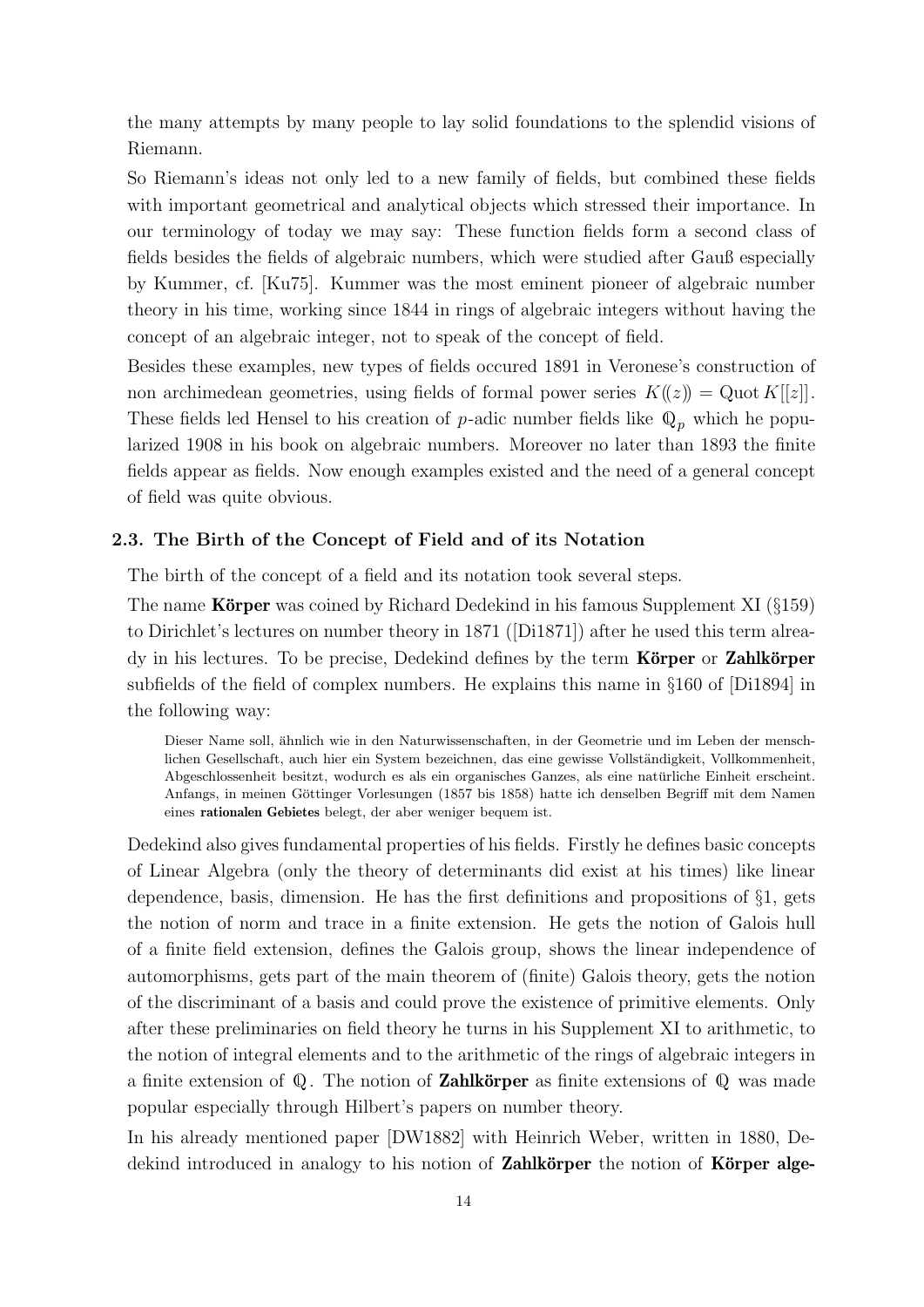**braischer Funktionen** for finite extensions of the field  $\mathbb{C}(x)$ . The most important result in this seminal paper is the discovery that the arithmetic of these function fields and of the finite number fields follow nearly the same rules, a fact which 1927 leads Emmy Noether to her axiomatic treatment of Dedekind domains. In 1901 Hensel and Landsberg enlarged this paper to a book, but substituted some of the algebraic arguments of Dedekind and Weber by analytic ones to come nearer to Riemann's point of view.

Another approach to a concept of field was done by Kronecker who considered finitely generated fields in characteristic zero — finite fields he only treated using congruences like Gauß and Galois before him. In a paper from  $1879$  he calls them **Rationalitätsbe**zirke. In his famous paper in Kummer's Festschrift from 1882 (which Dieudonn´e called a first glimpse into Grothendieck's theory of schemes) he calls the finitely generated extensions of  $\mathbb Q$  Rationalitätsbereiche. This notation, covering a somehow different class of fields than the fields of Dedekind, was frequently used in the following years, by Hilbert in his papers on algebra, by Felix Klein and others, even by Weber, until Weber in August 1893 sent a paper to the Mathematische Annalen, giving the first general definition of a **Körper** in the same way as we have done in §1: He first defines the notion of an abstract group (in the 19th century groups were usually permutation groups), then the notion of an abstract field with Dedekind's notation **Körper**. He explicitly said that the finite fields  $\mathbb{Z}/p\mathbb{Z}$  fall under his definition.

In the same month E. H. Moore coined the english expression **field** for Weber's **K**örper. Indeed his paper, read in August 1893 at a congress in Chicago, is on finite fields  $\mathbb{F}_q$ which he called fields of order q or Galois-fields of order q. The main result of his paper is that a finite field is determined, up to isomorphy, by the number  $q$  of its elements. Despite the results of Gauß, Galois, . . . on congruences in my eyes this paper is the starting point of the theory of finite fields.

Astonishingly Weber seems to have forgotten his general definition rather soon, at least partially. In his famous textbook [We1895] which he wrote in 1894 he defines in §146 the notion of Körper, first Zahlenkörper, then Funktionenkörper, then the general notion of Körper. But then, in the same paragraph, he states (also in the 2. edition from 1898) that  $\mathbb Q$  is contained in every field, because every field contains 1, so  $1 + 1$  and so on, so all natural numbers, so all rational numbers. So Weber's textbook considered only fields of characteristic zero which simplified his theory of finite field extensions by avoiding inseparability.

If this happens in the most prominent textbook on algebra at the end of the 19th century it is not clear if one is allowed to say that the concept of field already was a known concept in the 19th century.

#### 2.4. The paper of Steinitz

In my eyes the birth of the general notion of a field is a paper from the year 1910, written by Ernst Steinitz in Berlin, which was initiated as he said by the book of Hensel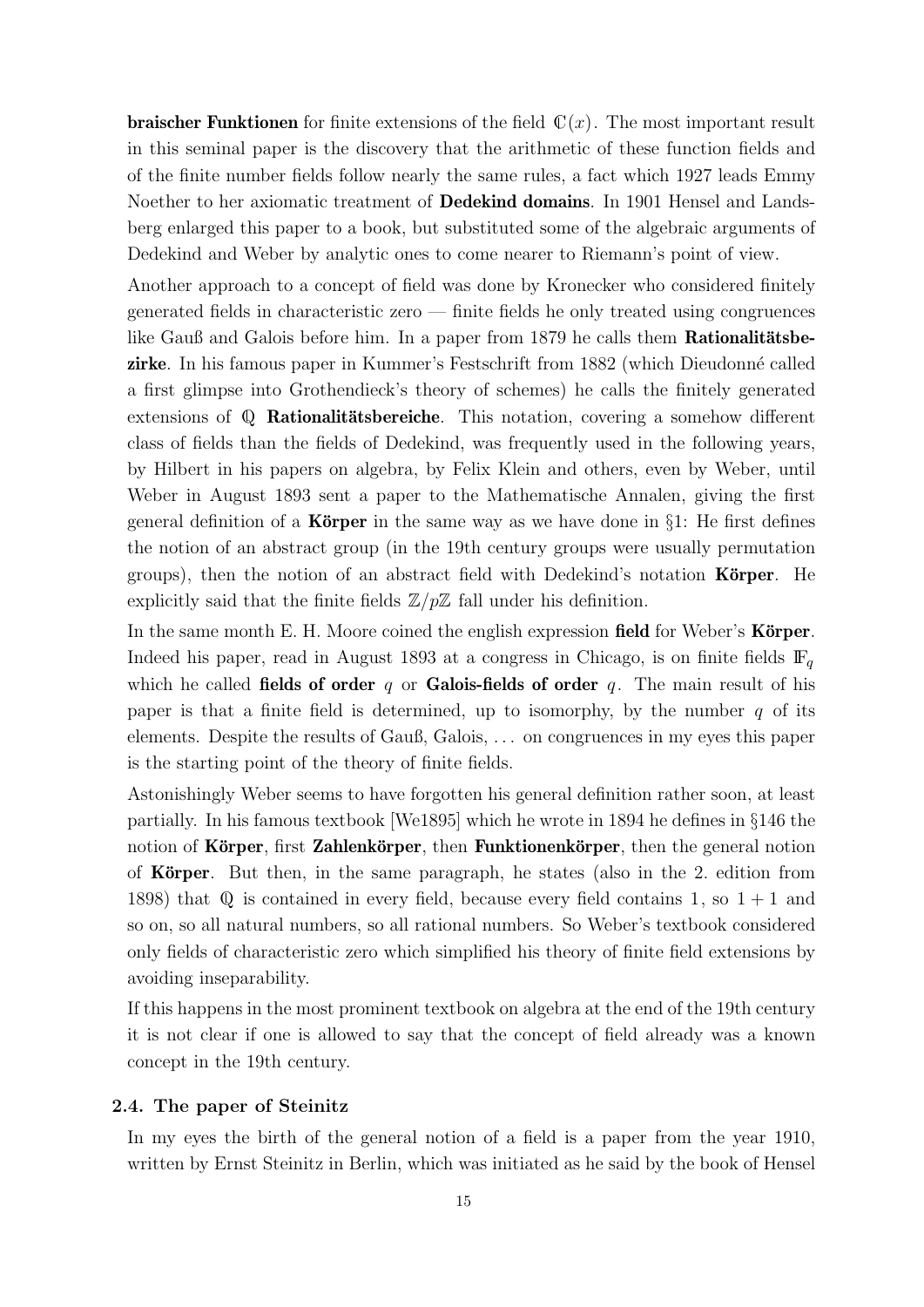in 1908 with a new class of fields, the p-adic numbers. N. Bourbaki in the historical notes to the chapter V (*Corps commutatifs*) in his book *Algèbre* wrote:

Ce travail fondamental de Steinitz peut être considéré comme ayant donné naissance à la conception de l'Algèbre. Développant systématiquement les conséquences des axiomes des corps commutatifs, il introduit ainsi les notions de corps premier, d'éléments (algébriques) séparables, de corps parfait, définit le degré de transcendance et démontre enfin l'existence des extensions algébriquement closes d'un corps quelconque.

Indeed the paper of Steinitz contains all what I said in §1 except the newer concepts of linear disjointness etc. The theory of fields was born in full generality. Steinitz had the right concepts, although partially his notations were changed afterwards, e.g.: The suggestive notion separable and inseparable for polynomials and field extensions was invented by van der Waerden in his textbook from 1930, Steinitz called them erster Art and zweiter Art (polynomials/extensions of first resp. second kind).

Although Steinitz had the right concepts and the basic results, his proofs could be improved. The reason for this is his dealing with infinite constructions. Of course set theory had been invented, otherwise he could not have done his general theory. But the first fundamental book about set theory by Hausdorff only appeared in 1914. So he had to build up his set theoretical tools by himself, and the reader of today is astonished seeing that Steinitz did not know the concept of an empty set which made some of his formulations not so smooth. His essential tool was the well ordering theorem of Zermelo from 1904. So he well ordered all his field extensions in clever ways and his proof of the existence of an algebraic closure took 20 (!) pages in Crelle's journal. He also saw very clear (much clearer then his later editors Baer and Hasse) that for several of his statements like existence and uniqueness of the algebraic closure he needed the use of the axiom of choice on which the theorem of Zermelo was based. He wrote in the introduction to his paper, that the negative approach of many of his collegues against the axiom of choice will soon dwindle, since there are natural questions in mathematics which cannot be handled without this axiom:

Noch stehen viele Mathematiker dem Auswahlprinzip ablehnend gegenüber. Mit der zunehmenden Erkenntnis, daß es Fragen in der Mathematik gibt, die ohne dieses Prinzip nicht entschieden werden können, dürfte der Widerstand gegen dasselbe mehr und mehr schwinden. Dagegen erscheint es im Interesse der Reinheit der Methode zweckmäßig, das genannte Prinzip so weit zu vermeiden, als die Natur der Frage seine Anwendung nicht erfordert. Ich habe mich bemüht, diese Grenze scharf hervortreten zu lassen.

20 years later, after Steinitz' premature death, Baer and Hasse reedited this seminal paper as a book together with an appendix on Galois theory, since Galois theory was not completely covered by Steinitz, but belongs to the basic elements of the theory of fields. They tried to simplify some proofs of Steinitz and reduced the mentioned proof of 20 pages to 2 pages. They still did it using well orderings.

This I find a little strange since the right tool for algebra is Zorn's lemma which gives an even shorter and more natural proof and is the usual tool in all textbooks of today. Why Baer and Hasse did not use Zorn's lemma? One may answer that Zorn stated his lemma only in 1935. This is not a very good objection since Zorn's lemma (the name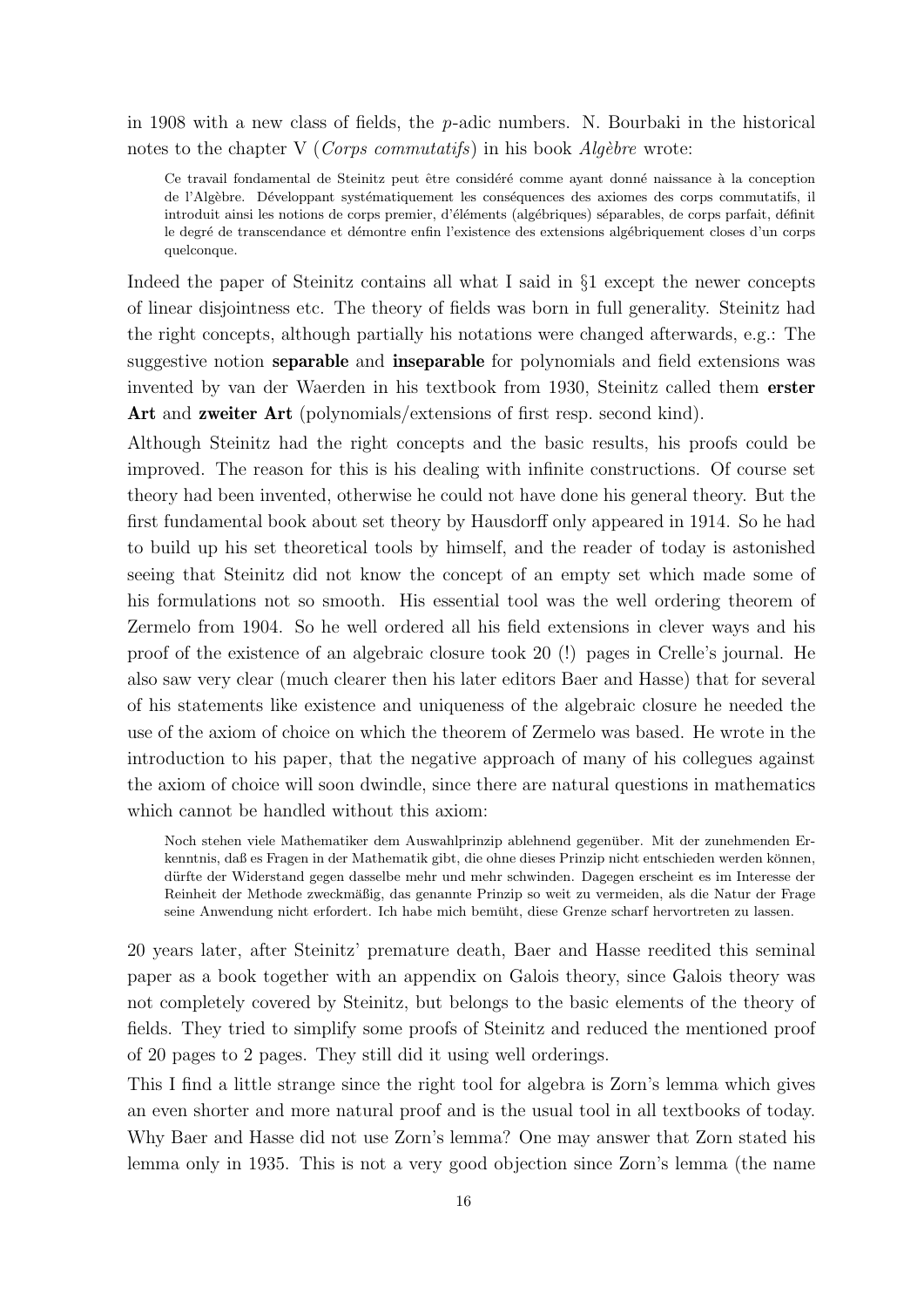was coined 1939 by Bourbaki who called it le théorème de Zorn) appeared already in 1922 in a paper by Kuratowski. You may even say that Steinitz himself could have used Zorn's lemma in the form of Hausdorff's maximal chain principle which says that every ordered set contains a maximal chain (= totally ordered subset). This was stated by Hausdorff in a paper from 1909. There are more people like L. Brouwer (1910/11), S. Bochner (1928), R. L. Moore (1932) who used maximality principles of similar nature as Zorn's lemma before Zorn. But Zorn in 1935 was the first to apply it to algebra.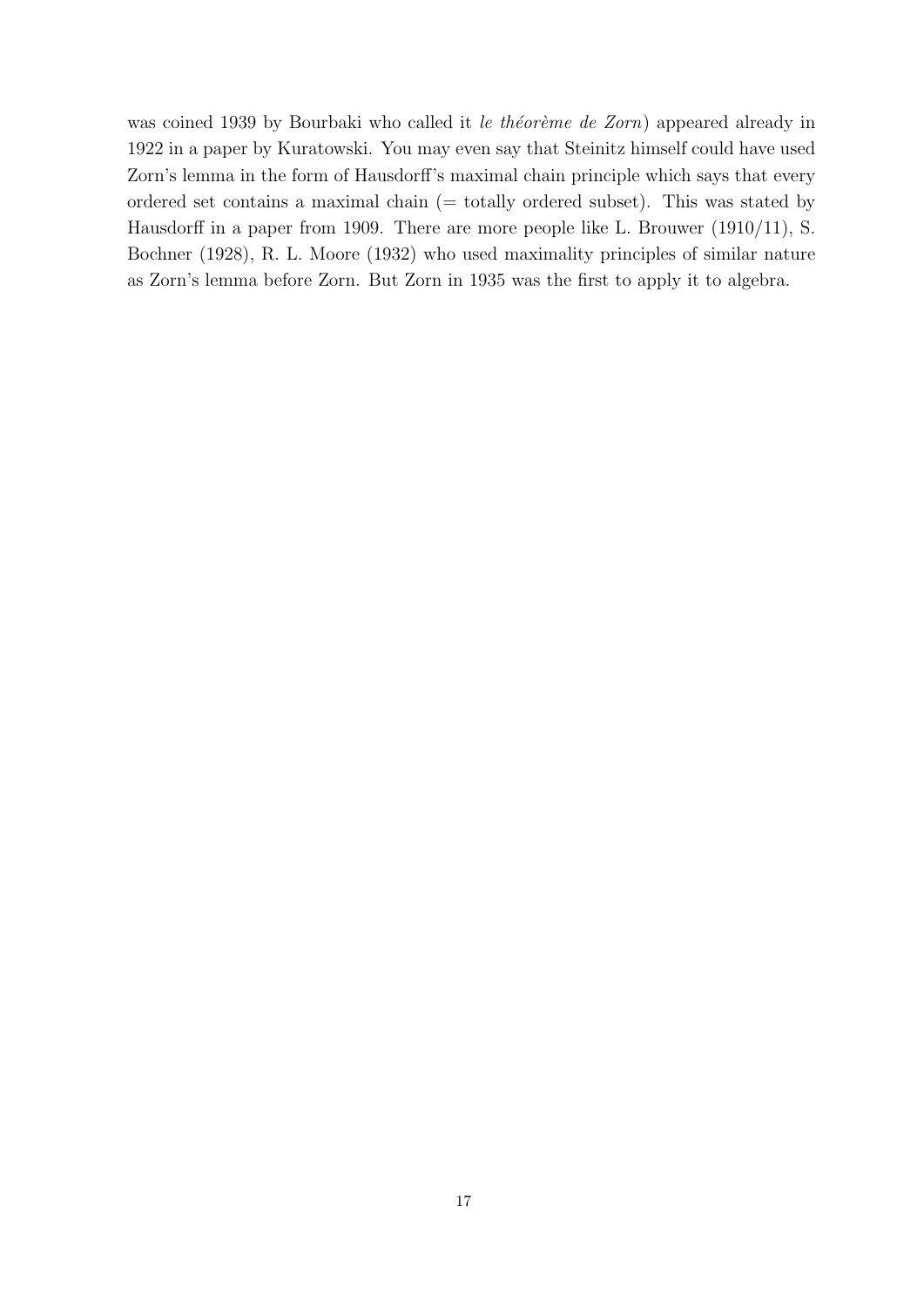#### 3. Galois theory

The interplay between the study of polynomials in  $K[x]$ , in modern language: the study of finite extensions of the field  $K$ , and the theory of finite groups was started by Lagrange and brought to a first culmination by Galois. But Galois's papers were not understood by his contemporaries, their publication started 14 years after his death. Many first rate mathematicians of the 19th century studied them and slowly a clear Galois theory was fixed. Dedekind gave lectures on Galois theory in Göttingen in the years 1858 to 1860, which later entered into his Supplement XI. The first presentation of Galois theory in a textbook was done 1866 by Serret.

Only in 1893 Weber defined the general notion of field to give the right frame to Galois theory, but he did not come to the problems with inseparable extensions. Steinitz saw them 1910 very clearly; but he developed Galois theory only to the extent he needed for the proofs of the statements given in §1; e.g. he proved Proposition 1.c. In the 1920's several textbooks (Hasse, Haupt, . . .) developed Galois theory in the frame of separable field extensions; 1930 van der Waerden's lucid textbook appeared.

DEFINITION 1: An algebraic field extension  $L|K$  is called **normal**, if for every irreducible polynomial  $f \in K[x]$  the following holds: If f has a zero in L then f splits completely in L.

An irreducible polynomial  $f \in K[x]$  is called **normal** if it splits completely after you adjoin one root of f to K, i.e. if the **root field**  $K[x]/(f)$  is already a splitting field.

An algebraic field extension resp. an irreducible polynomial is called **Galois**, if it is normal and separable.

COROLLARY: If  $L|K$  is normal (Galois), then L is normal (Galois) over each subfield of  $L|K$ .

PROPOSITION 1: Let K be a field with algebraic closure  $\widetilde{K}$ , let L be a subfield of  $\widetilde{K}|K$ .

- a) If  $L|K$  is normal then L is the splitting field of a set of polynomials in  $K[x]$ .
- b) Conversely a splitting field  $L'$  of a set of polynomials in  $K[x]$  is normal over K. If all polynomials are separable then  $L'|K$  is Galois.
- c) Let  $L|K$  be normal,  $L_{\circ}$  be a subfield and  $\varphi : L_{\circ} \to L$  be a K-isomorphism. Then  $\varphi$  can be extended to a K-automorphism of L. If  $L|L_{\circ}$  is finite, the number of these extensions is just  $[L: L_{\circ}]_{\text{sep}}$ .
- d) L|K is normal iff any K-isomorphism  $\varphi: L \to \widetilde{K}$  maps L into (and then onto) itself.
- e) The intersection of normal extensions of  $K$  is again normal. Therefore each algebraic extension  $L|K$  is contained in a smallest normal one  $M|K$  which is called the **normal** hull of  $L|K$ . It can be constructed by taking the composite of all conjugate fields of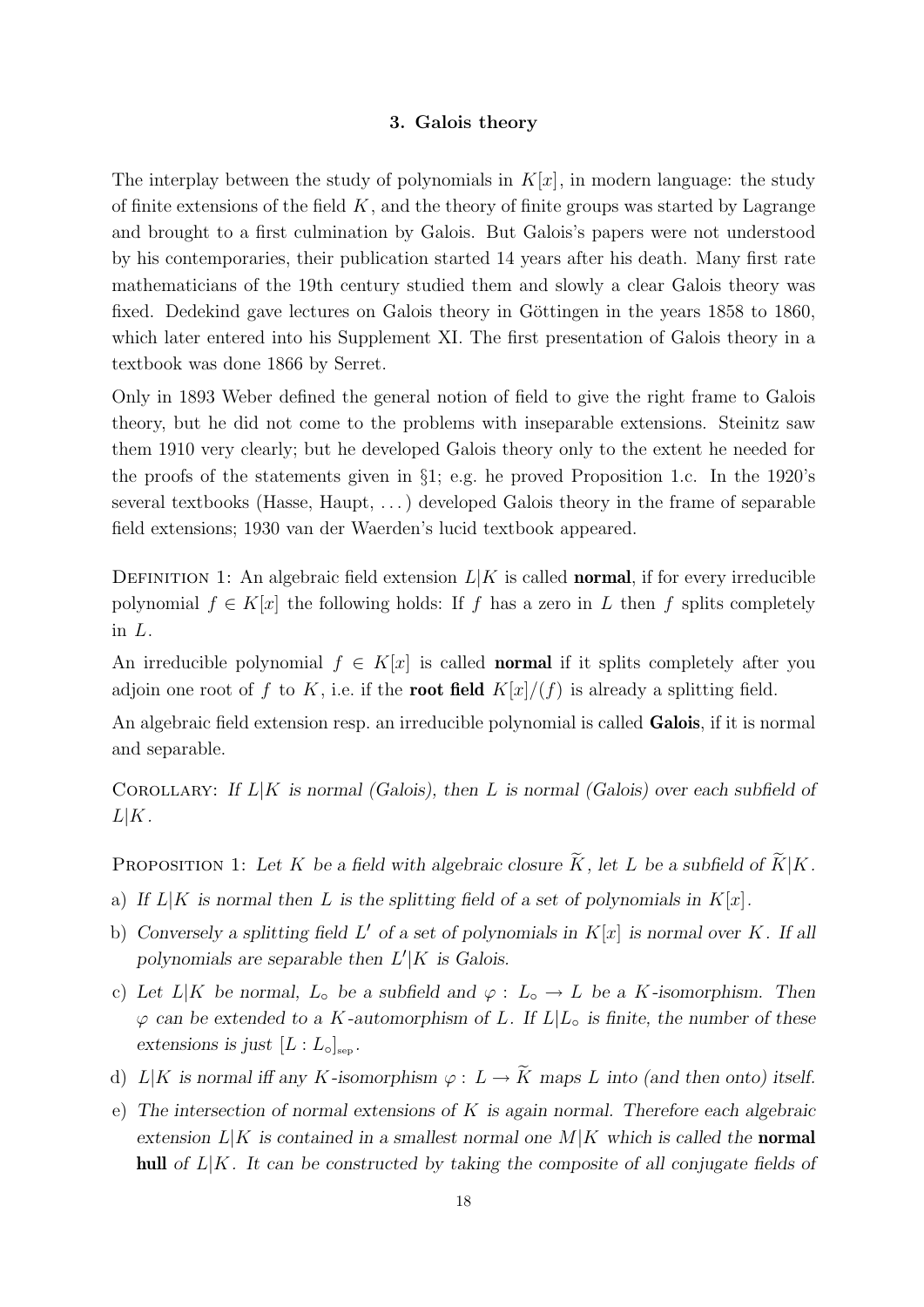L over K:

$$
M = \prod_{\sigma \in \text{Aut}(\widetilde{K}|K)} L^{\sigma} = \prod_{\sigma: L} \frac{L^{\sigma}}{\frac{K}{K}}
$$

.

If  $L|K$  is separable,  $M|K$  will be Galois.

f) If  $L|K$  is normal and  $G = Aut(L|K)$  is the group of automorphisms of this extension then the fixed field

$$
Fix_G(L) = \{a \in L \, ; \, \forall \sigma \in G : \, a^{\sigma} = a\}
$$

is purely inseparable over K and  $L|\text{Fix}_G(L)|$  is Galois.<sup>1)</sup>

DEFINITION 2: Let  $L|K$  be a Galois extension. Its automorphism group is called the Galois group

$$
Gal(L|K) = Aut(L|K) = \{ \sigma : L \to L \, ; \, \sigma \text{ is a } K \text{-isomorphism} \}
$$

of  $L|K$ . The orbits of  $G = \text{Gal}(L|K)$  on L are finite and consist of **conjugate elements**. If G is abelian resp. (pro-)cyclic resp. (pro-)nilpotent resp. (pro-)solvable the Galois extension  $L|K$  is called abelian resp. cyclic resp. nilpotent resp. solvable.

If L is the splitting field of the monic separable polynomial  $f \in K[x]$  with the decomposition

$$
f = \prod_{i=1}^{n} (x - a_i)
$$

over L, then the group  $Gal(L|K)$  acts faithfully on the set of roots  $\{a_1, \ldots, a_n\}$  of f, and this permutation group is called the **Galois group** Gal( $f|K$ ) of f over K. We say that the polynomial  $f$  whose roots generate  $L$  give rise to a faithful representation of the abstract group  $G = \text{Gal}(L|K)$  as permutation group. Conversely, if K is infinite, to every faithful permutation representation  $\rho : G \hookrightarrow S_n$  of  $G = \text{Gal}(L|K)$  there is a separable polynomial  $f \in K[x]$  of degree n with splitting field L such that G operates on the roots of f as it does through  $\rho$ .

The groups Gal( $f|K$ ) were the Galois groups of the 19th century, the groups  $Gal(L|K)$ are the Galois groups of newer type. The formulation of Galois theory had been much improved through the switch from Gal( $f|K$ ) to the more invariant objects Gal( $L|K$ ). But for concrete studies in Galois theory the permutation representations are indispensable and often used.

FACT: The group Gal( $f|K$ ) is transitive iff f is irreducible. It is regular iff f is Galois.

<sup>&</sup>lt;sup>1)</sup> In Proposition 1.6.a we got, without assuming normality of  $L|K$ , another splitting of  $L|K$  into a tower of two extensions, the purely inseparable part  $L|L<sub>sep</sub>$  at top, the separable part  $L<sub>sep</sub>|K$  at bottom. In the normal case the properties can be switched: separable at top and purely inseparable at bottom. In general this cannot be done: Let  $L = \mathbb{F}_2(x, y)$  be the rational function field in two variables over the field with two elements, and let  $K = \mathbb{F}_2(u, y)$  the subfield with  $u = x^4 + yx^2$ . Here we have  $L_{\text{sep}} = \mathbb{F}_2(x^2, y)$ , so  $[L: K]_{\text{sep}} = [L: K]_{\text{ins}} = 2$ , but no element in  $L$  is purely inseparable over  $K$  (Exercise!).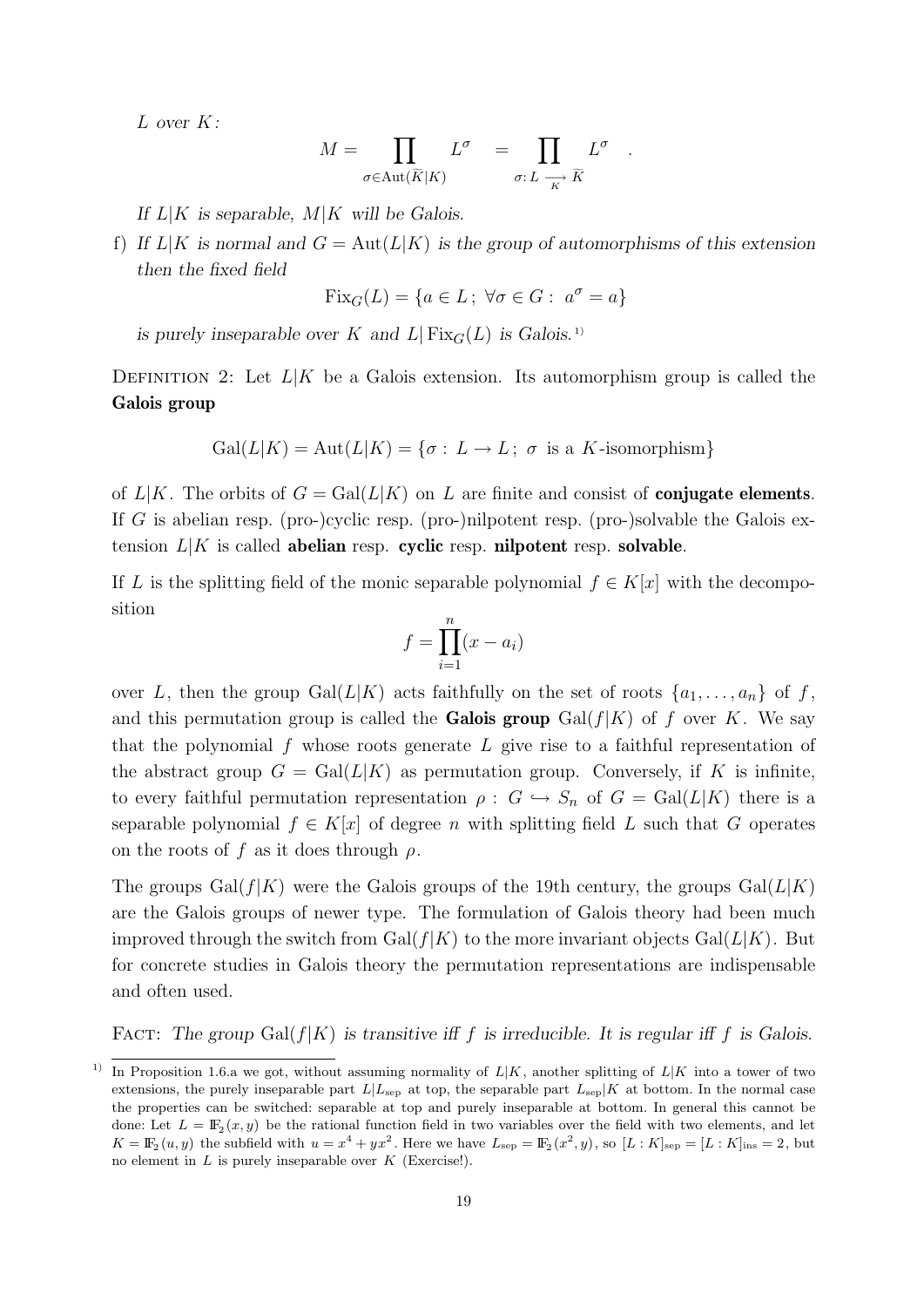THEOREM 2: (E. Artin 1942) Let K be a field and  $G \leq \text{Aut}(K)$  be a finite group of n automorphisms  $\sigma : K \to K$ . Let  $K_{\circ} = \text{Fix}_G(K)$  be the fixed field of G. Then  $K|K_{\circ}$ is a Galois extension of degree n with  $G = \text{Gal}(K|K_{\circ})$ .

The classical Galois theory did not use Artin's view which emancipated the theory completely from polynomials. It used the permutation groups  $Gal(f|K)$ . But the terminology of the 20th century, switching to the abstract groups  $Gal(L|K)$ , simplified the presentation of the basic results considerably. The main theorem can be summarized in detail as follows:

THEOREM 3: Let  $L|K$  be a finite Galois extension of degree n. Let  $G = \text{Gal}(L|K)$  be its Galois group. Then G has exactly n elements and there is a bijection between the set  $\mathfrak{S}(L|K)$  of subfields of  $L|K$  and the set  $\mathfrak{S}(G)$  of subgroups of G by forming isotropy groups and fixed fields:

$$
\mathfrak{S}(L|K) \ni M \longmapsto M^{\circ} = \{ \sigma \in G \, ; \, \sigma|_M = \text{id}_M \} = \text{Gal}(L|M) \in \mathfrak{S}(G)
$$

$$
\mathfrak{S}(G) \ni H \longmapsto H^{\circ} = \{ a \in L \, ; \, a^H = a \} \in \mathfrak{S}(L|K)
$$

These maps have the following properties for subfields M and subgroups H, if  $H^{\sigma}$  =  $\sigma^{-1}H\sigma$  denotes for  $\sigma \in G$  a conjugate subgroup of H and MM' denotes the smallest subfield containing  $M$  and  $M'$ :

(0) 
$$
K^{\circ} = G
$$
,  $L^{\circ} = {\text{id}}_L$  ,  $G^{\circ} = K$ ,  ${\text{id}}_L}^{\circ} = L$   
\n(1)  $M^{\circ\circ} = M$ ,  $H^{\circ\circ} = H$   
\n(2)  $M \subseteq M' \implies M'^{\circ} \subseteq M^{\circ}$ ,  $[M': M] = [M^{\circ} : M'^{\circ}]$   
\n(3)  $H \subseteq H' \implies H'^{\circ} \subseteq H^{\circ}$ ,  $[H': H] = [H^{\circ} : H'^{\circ}]$   
\n(4)  $(MM')^{\circ} = M^{\circ} \cap M'^{\circ}$ ,  $(M \cap M')^{\circ} = \langle M^{\circ}, M'^{\circ} \rangle$   
\n(5)  $\langle H, H' \rangle^{\circ} = H^{\circ} \cap H'^{\circ}$ ,  $(H \cap H')^{\circ} = H^{\circ} H'^{\circ}$   
\n(6)  $\sigma \in G \implies (M^{\sigma})^{\circ} = (M^{\circ})^{\sigma}$ ,  $(H^{\sigma})^{\circ} = (H^{\circ})^{\sigma}$   
\n(7)  $M'|M \text{ normal} \iff M'^{\circ} \text{ normal in } M^{\circ}$   
\nand in this case we have  $Gal(M'|M) \simeq M^{\circ}/M'^{\circ} = Gal(L|M)/ Gal(L|M')$ 

If  $L|K$  is an infinite Galois extension, then  $G = \text{Gal}(L|K)$  is not only a group but has a topology, as already Dedekind in 1901 remarked, the topology of pointwise convergence on  $L$ . This makes  $G$  into a compact, totally disconnected group, so a profinite group, which can also seen by representing  $G$  as a projective limit of finite groups:

$$
G = \underline{\lim} \: \text{Gal}(M|K) \quad ,
$$

where M runs over the subfields of  $L|K$  which are finite Galois over K. Then Theorem 3 (without the statement about the number of elements of  $G$ ) remains true, as Krull 1928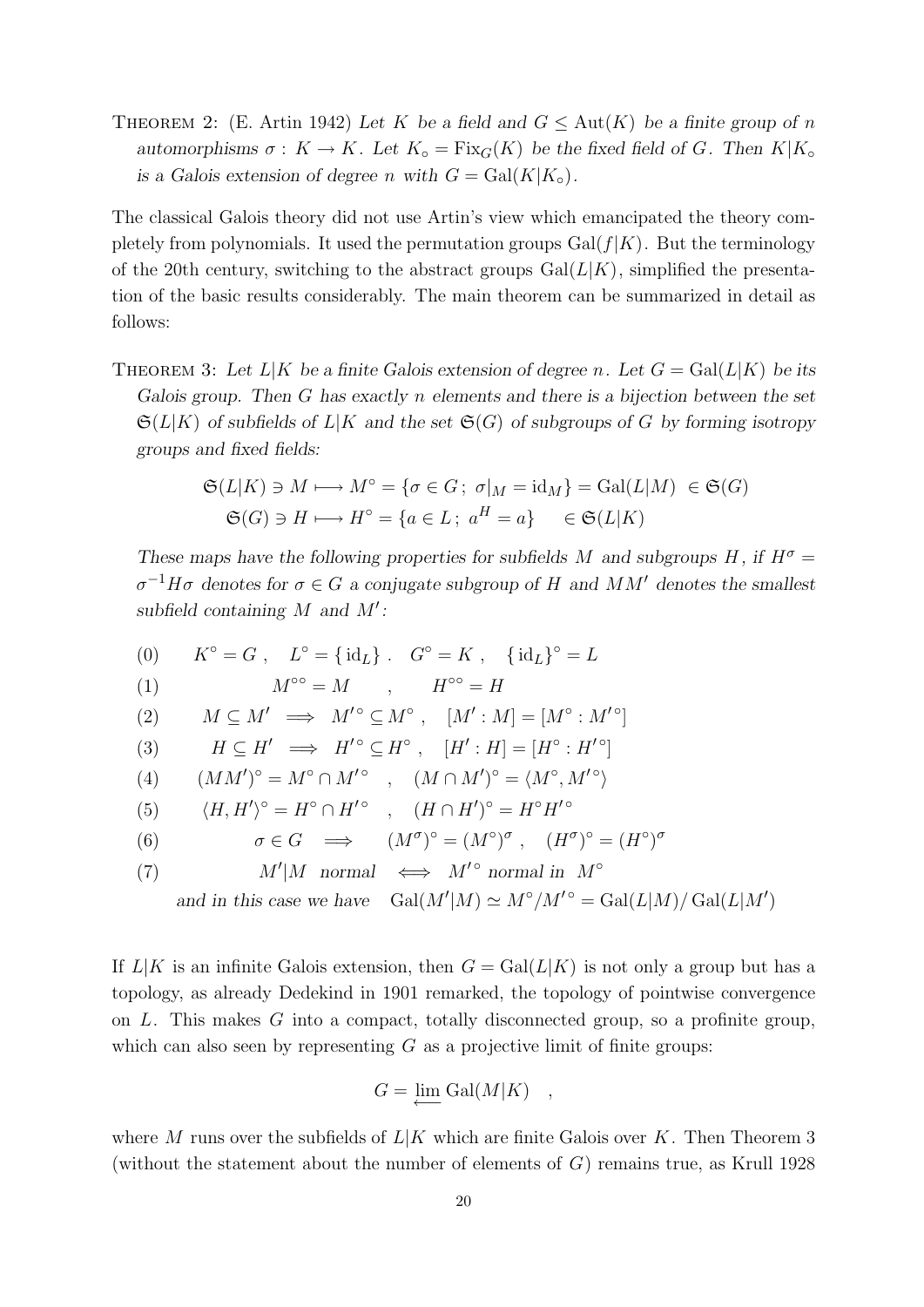showed, if one restricts  $\mathfrak{S}(G)$  to be the set of closed subgroups of G and understands the operation  $\langle H, H' \rangle$  as building the smallest closed subgroup of G containing H and H'. This, by the way, was overlooked by Baer and Hasse in their appendix in [St30].

Galois groups are no special projective groups:

PROPOSITION 4 (Leptin): Every profinite group is isomorphic to  $Gal(L|K)$  for some Galois extension  $L|K$ .

One main topic in Galois theory, started with Hilbert in 1892, is the so-called inverse problem of Galois theory. It asks which finite groups are Galois groups over a given field K, i.e. to find all finite factor groups ( $=$  quotient groups) of the **absolute Galois group** 

$$
Gal(K) = Gal(K^{\text{sep}}|K)
$$

of K where  $K^{\text{sep}}$  is the **separable closure** of K, i.e. the maximal separable subfield of  $K|K$ . Originally this question was put for  $K = \mathbb{Q}$ . A famous deep theorem in this respect is

THEOREM 5 (Shafarevich 1954): Every finite solvable group is a factor group of  $Gal(\mathbb{Q})$ .

But the "complimentary" question

Which finite simple (nonabelian) groups occur as Galois group over  $\mathbb Q$  ?

is only partially solved with large gaps and a completion of this task is not to be seen. The methods and results of the 20th century are gathered in a book by Matzat and Malle from 1999, several new results have since appeared, but we are far from a complete answer. One nice result is already more than 100 years old:

THEOREM 6 (Hilbert 1892): For any n the symmetric group  $S_n$  and the alternating group  $A_n$  are Galois groups over  $\mathbb Q$ .

I will come to Hilbert's ideas of proof in the next section; they are the best useful tool for solving the inverse problem we have.

A more general formulation of the inverse problem of Galois theory is the following:

### What is the structure of  $Gal(K)$  ?

Another important and wide open question is:

#### Which groups appear as absolute Galois groups ?

EXAMPLES:

1. If  $Gal(K) = 1$ , then K is separably closed.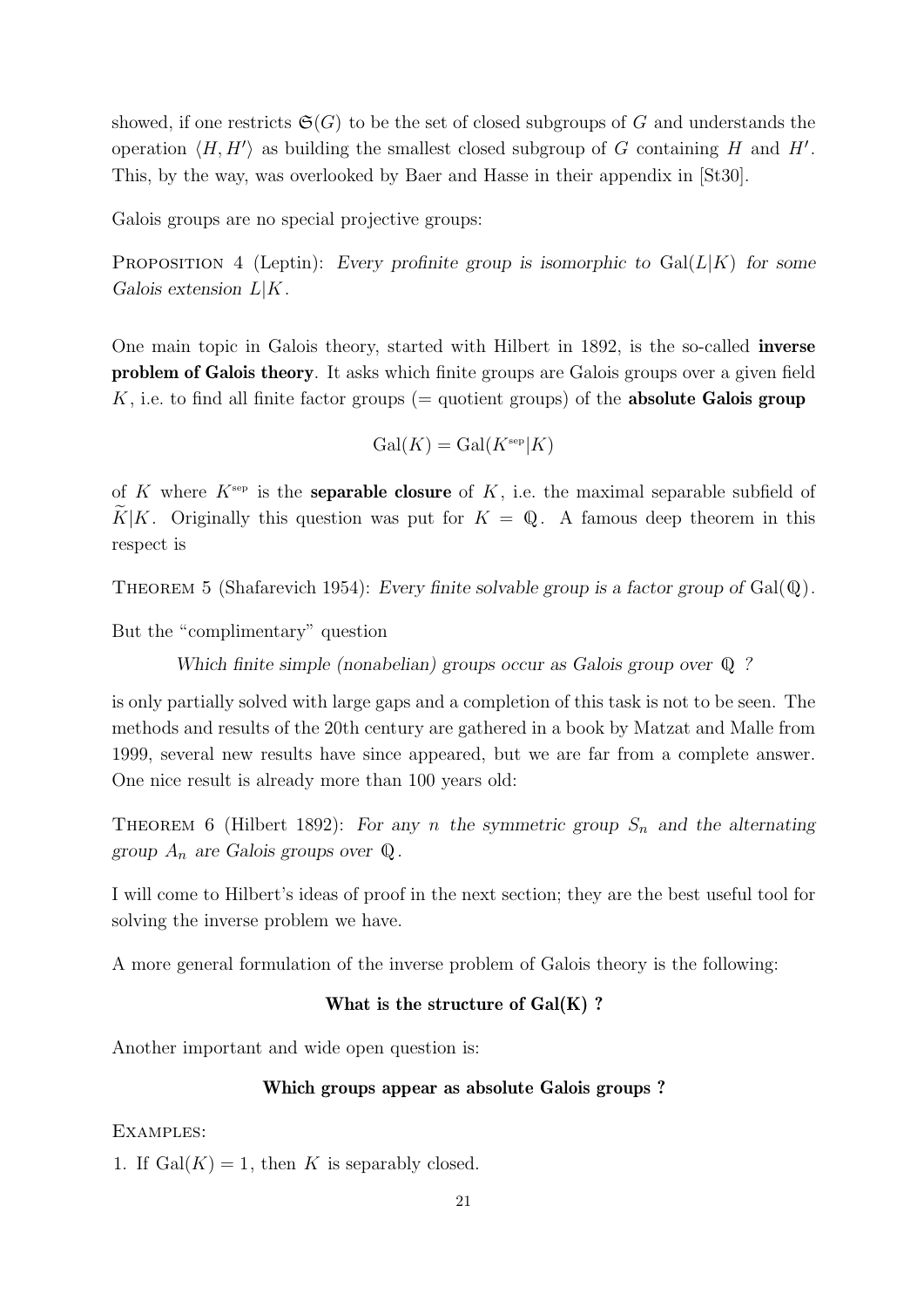- 2. (Artin-Schreier 1926) If  $Gal(K) \neq 1$  is finite, then  $| Gal(K) | = 2$  and K is a field of characteristic 0 with an ordering and the following properties:
	- a. Every positive element is a square.
	- b. Every polynomial in  $K[x]$  of odd degree has a zero in K.

Conversely such fields (they are called real closed fields because they have the same elementary properties as the real numbers) have a 2-element Galois group with  $K =$  $K(\sqrt{-1})$ .

- 3. (Geyer 1969) Every abelian subgroup of  $Gal(\mathbb{Q})$  is procyclic. (In general any abelian profinite group A can occur as absolute Galois group, if it does not contradict example 2, i.e. if the torsion part of A is 0 or  $\mathbb{Z}/2$ .)
- 4. If  $K = \mathbb{F}_q$  is a finite field, then  $Gal(K)$  is a free profinite group with one generator, namely the Frobenius automorphism

$$
F: x \mapsto x^q \quad .
$$

5. If  $K = \mathbb{C}(\!(x)\!)$  is the field of formal power series over  $\mathbb{C}$ , then  $K = \bigcup_{n=1}^{\infty} K_n$ n  $\mathbb{C}(\!(x^{1/n})\!)$  and  $Gal(K)$  is again the free procyclic group, a generator is given by

$$
\gamma: \ x^{1/n} \mapsto e^{2\pi i/n} \cdot x^{1/n} \qquad (n \in \mathbb{N}).
$$

- 6. If  $K = \mathbb{C}(x)$  then  $Gal(K)$  is a free profinite group with  $|\mathbb{C}|$  generators (Riemann).
- 7. The same is true if  $\mathbb C$  is replaced by any algebraically closed field  $K$  of characteristic zero (Grothendieck).
- 8. The same is true in any characteristic (Pop 1995, . . .)
- 9. Shafarevich conjecture: The absolute Galois group of the maximal abelian extension of Q, the cyclotomic field

$$
\mathbb{Q}^{\mathrm{ab}} = \mathbb{Q}(e^{2\pi i/n}; n \in \mathbb{N}) \quad ,
$$

is a free profinite group of countable rank.

The question which finite groups are factors of  $Gal(K)$  can be refined to the following question, which gives more insight into the structure of  $Gal(K)$  then just the list of finite factors:

Let  $L|K$  be a finite Galois extension with group A, let B be a finite extension of A, i.e. a finite group with an epimorphism  $\alpha : B \rightarrow A$ . Does there exist an extension M|L such that M is Galois over K with group B such that  $\alpha : B \to A$  becomes the restriction map  $res_L : Gal(M|K) \rightarrow Gal(L|K)$ ?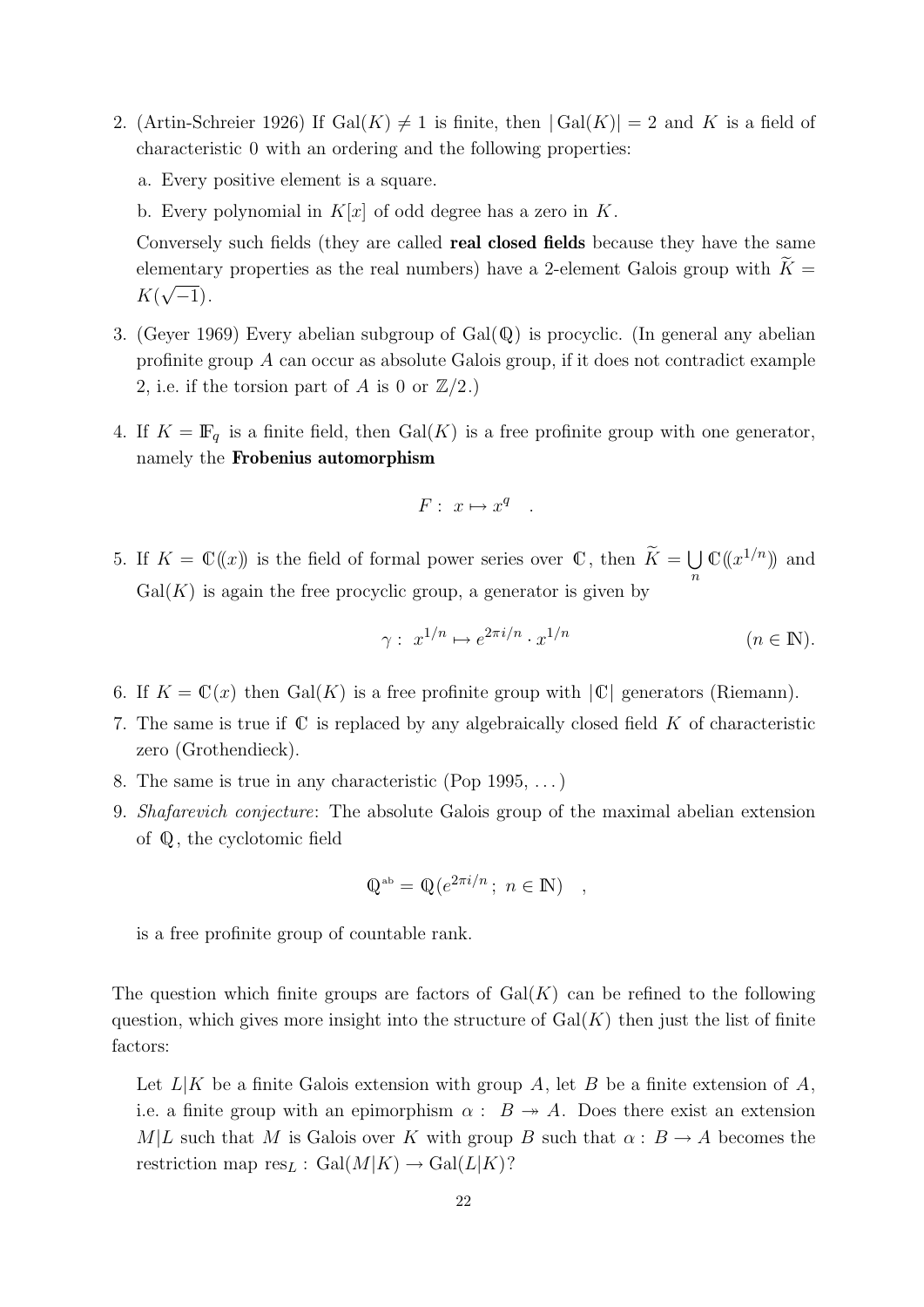We formulate this question usually in the following way: Is the **embedding problem** 

$$
\begin{array}{ccc}\n & \mathrm{Gal}(K) \\
 & \downarrow \\
B & \xrightarrow{\alpha} & A = \mathrm{Gal}(L|K) \longrightarrow 1\n\end{array}
$$

solvable? A **solution** is an epimorphism  $\gamma$  : Gal(K)  $\rightarrow$  B which makes the diagram commutative. A weak solution is a not necessarily surjective homomorphism  $\gamma$  with the same property. Kern  $\alpha$  is called the **kernel** of the embedding problem.

Example: The embedding problem

$$
\mathrm{Gal}(\mathbb{Q})
$$

$$
\downarrow
$$

$$
\mathbb{Z}/4 \longrightarrow \mathbb{Z}/2 = \mathrm{Gal}(\mathbb{Q}(i)|\mathbb{Q}) \longrightarrow 0
$$

is not even weakly solvable: Let  $\sigma \in \text{Gal}(\mathbb{Q})$  be a complex conjugation, so an element of order 2 whose restriction generates  $\mathbb{Z}/2$ . Then the restricted (local) embedding problem

$$
\begin{array}{ccc}\n\mathbb{Z}/2\\ \n\downarrow \simeq\\ \n\mathbb{Z}/4 & \longrightarrow & \mathbb{Z}/2\n\end{array}
$$

has no weak solution, because any weak solution has to be a strong solution (only the full subgroup of  $\mathbb{Z}/4$  maps onto  $\mathbb{Z}/2$ , we have a **Frattini cover**) — and there is no epimorphism  $\mathbb{Z}/2 \rightarrow \mathbb{Z}/4$ .

Solving embedding problems is, besides Hilbert's theorem of the next section, the most important tool to construct field extension with a given group. Shafarevich's proof of theorem 5 is a very, very long iteration of solving embedding problems with abelian kernels. One example of solving embedding problems with cyclic kernels of order  $p$  to get cyclic  $p$ -groups in characteristic  $p$  is given in the last section of this course.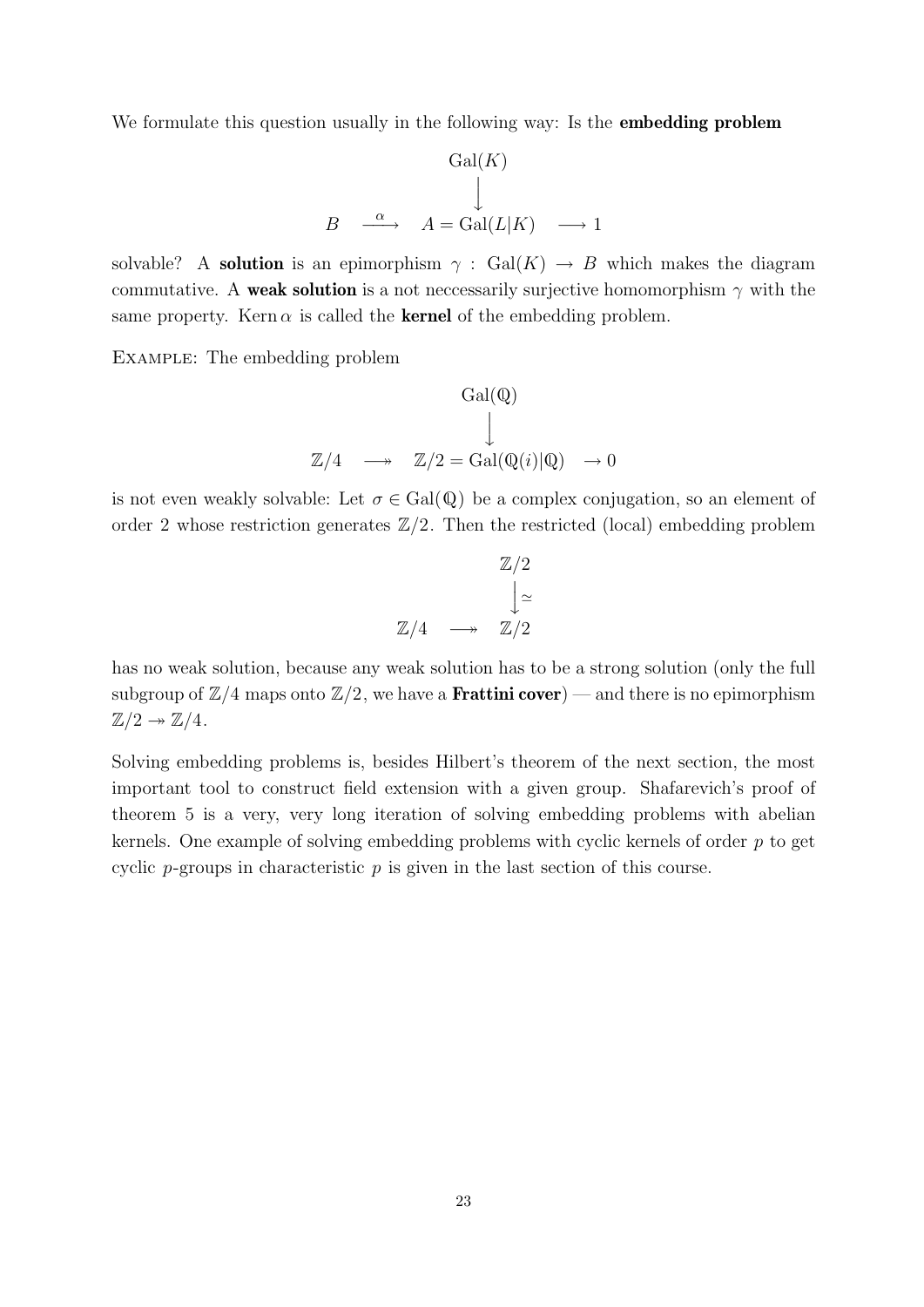#### 4. Hilbertian fields

The polynomial  $x^4 + 1 \in \mathbb{Z}[x]$  is irreducible over Q, but all its reductions modulo p are reducible over  $\mathbb{F}_p$  (because  $Gal(x^4 + 1|Q)$  is not cyclic).

Absolute irreducible polynomials behave differently, as the following rather elementary proposition shows, proved several times by different people and called theorem of Bertini-Noether in [FJ 9.4.3].

PROPOSITION 1: Let R be an integral domain and  $f \in R[x_1, \ldots, x_n]$  be an absolutely irreducible polynomial. Then for almost all (in the sense of Zariski topology) prime ideals  $\mathfrak{p} \in \text{Spec}(R)$  the following holds where  $\kappa(\mathfrak{p}) = \text{Quot}(R/\mathfrak{p})$  denotes the residue field of p:

The polynomial f mod **p** is absolutely irreducible in  $\kappa(\mathfrak{p})[x_1, \ldots, x_n]$ .

Whereas the reduction of coefficients conserve absolute irreducibility this is in general no more true for substitution of variables by elements in the field: An absolutely irreducible polynomial  $f \in \mathbb{C}[x, y]$ , monic in y with  $\deg_y(f) > 1$  obviously becomes a reducible polynomial  $f(x, \eta) \in \mathbb{C}[x]$  for all  $\eta \in \mathbb{C}$ .

There are fields where this phenomenon does not appear, the Hilbertian fields which were named after Hilbert's results from 1892 (a modern approach can be found in chap.12, 13 and 15 of [FJ]).

DEFINITION 1: A field K is called **Hilbertian**, if for any irreducible polynomial  $f \in$  $K[x, y]$ , separable in y, there are infinitely many elements  $\xi \in K$  such that  $f(\xi, y)$  is irreducible in  $K[y]$ .

### Remarks:

- 1. In the language of valuations (places) a field  $K$  is Hilbertian, iff vor every finite separable field extension  $L|K(x)$  — the root field of f — there are infinitely many rational places v of  $K(x)|K$  which are completely inert in L, i.e. they have a (unique) continuation w on L with  $[\kappa(w) : \kappa(v)] = [L : K(x)]$ , where  $\kappa(w)$  denotes the residue field of w, so  $\kappa(v) = K$ . Since the ramification of  $L|K(x)$  is finite, we may even assume that  $\kappa(x)|\kappa(v)$  is separable.
- 2. In definition 1 one can assume f is monic, of degree  $\geq 2$  and Galois in y, i.e.  $L|K(x)$ is a proper Galois extension.
- 3. In definition 1 one can moreover assume f is absolutely irreducible, i.e.  $L|K$  is regular.
- 4. If K is Hilbertian and  $f_1, \ldots, f_r$  are finitely many irreducible, in y separable polynomials in  $K[x, y]$ , there are infinitely many  $\xi \in K$  such that all polynomials  $f_1(\xi, y)$ ,  $\ldots$ ,  $f_r(\xi, y)$  are irreducible in  $K[y]$ .
- THEOREM 1 (**Hilbert's irreducibility theorem** 1892): The field  $\mathbb{Q}$  and all its finite extensions K are Hilbertian. More precisely Hilbert showed: Let  $f \in K[x, y]$  be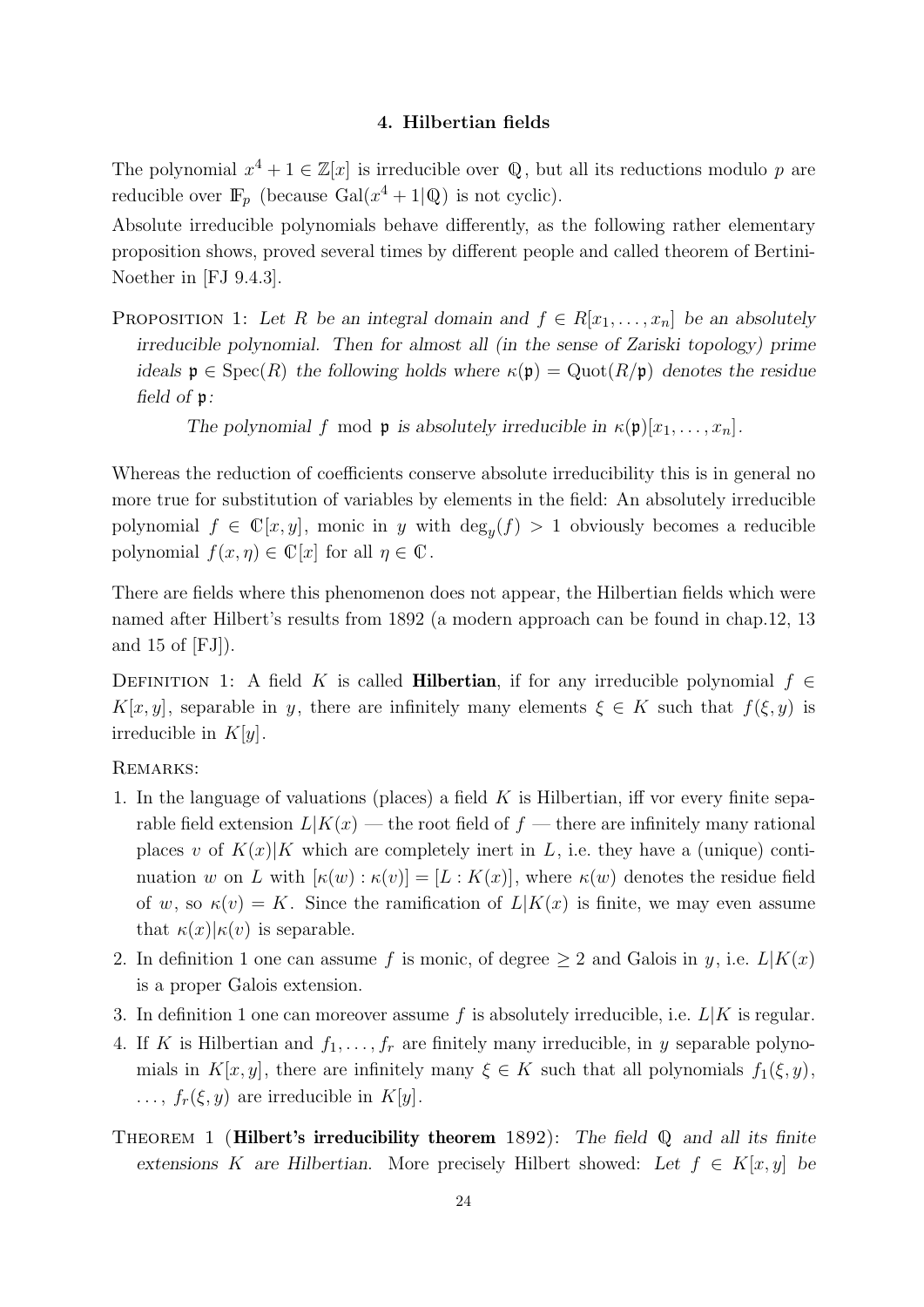irreducible. The  $\xi \in \mathbb{N}$  which give a reducible polynomial  $f(\xi, y) \in K[y]$  form a subset of  $\mathbb N$  of density zero:

$$
\lim_{n \to \infty} \frac{\#\{\xi \in \mathbb{N} \colon \xi \le n, \ f(\xi, y) \ \text{ is reducible}\}}{n} = 0.
$$

The example  $f = x - y^2$  shows that there can be infinitely many exceptions, the square numbers. Later considerations showed that the exceptional set never can be more dense than the set of squares.

The following theorem gives other examples of Hilbertian fields, for more look at [FJ].

THEOREM 2:

- a) For every field  $K<sub>o</sub>$  the rational function field  $K = K<sub>o</sub>(t)$  is Hilbertian. If  $K<sub>o</sub>$  is a finite field, one gets a density result as in theorem 2. If  $K_0$  is infinite, one gets an even better result: If  $f \in K[x, y]$  is irreducible then the set of  $(a, b) \in K^2_{\text{o}}$  such that  $f(a + bt, y)$  is irreducible in  $K[y]$  form a Zariski dense subset of  $K^2_{\circ}$ .
- b) COROLLARY to a): Let K be Hilbertian and  $f \in K[x_1, \ldots, x_n, y]$  be irreducible and separable in y. Then the set

$$
\{(a_1, \ldots, a_n) \in K^n; f(a_1, \ldots, a_n, y) \text{ is irreducible in } K[y] \}
$$

is Zariski dense in  $K^n$ .

- c) If K is Hilbertian and  $L|K$  is a finite extension, then for each irreducible  $f \in L[X, Y]$ , separable in Y there are infinitely many  $\xi \in K$  such that  $f(\xi, Y)$  is irreducible in  $L[Y]$ .<sup>2)</sup>
- d) Every finite extension of a Hilbertian field is Hilbertian.
- e) Every finitely generated infinite field is Hilbertian.
- f) Let K be Hilbertian and  $L|K$  be a Galois extension. Then every proper finite separable extension of L is Hilbertian (Weissauer 1982).
- g) Let K be Hilbertian and  $L|K$  be a Galois extension with group G. In the following cases L is again Hilbertian:
	- 1. G is small, i.e. for each n there are only finitely many subgroups of index n in  $G$ .
	- 2. G is Abelian (Kuyk 1970). Therefore no algebraic extension of a finite field is Hilbertian.
	- 3. G is pro-nilpotent, but not a pro-p-group.
- h) If  $K_{\rm o}$  is an arbitrary field, then the power series field  $K_{\rm o}(t)$  is not Hilbertian, but for each  $n > 1$  the field  $K(\lbrace t_1, \ldots, t_n \rbrace)$  is Hilbertian (Weissauer 1982).

<sup>&</sup>lt;sup>2)</sup> Proof: Let  $N|L(x)$  be a finite separable extension. Let  $L_{\text{sep}}$  resp.  $N_{\text{sep}}$  be the maximal separable subfield of  $L|K$ resp.  $N|L(x)$ . Then L and  $N_{\text{sep}}$  are linearly disjoint over  $L_{\text{sep}}$  and  $N = LN_{\text{sep}}$ . Let v be a K-rational place with a separable totally inert continuation  $w_{\text{sep}}$  on  $N_{\text{sep}}$ . Then the unique extension w of  $w_{\text{sep}}$  to N is totally inert with purely inseparable residue field extension, and the restriction  $w|_{L(x)}$  is L-rational and totally inert in  $N$  .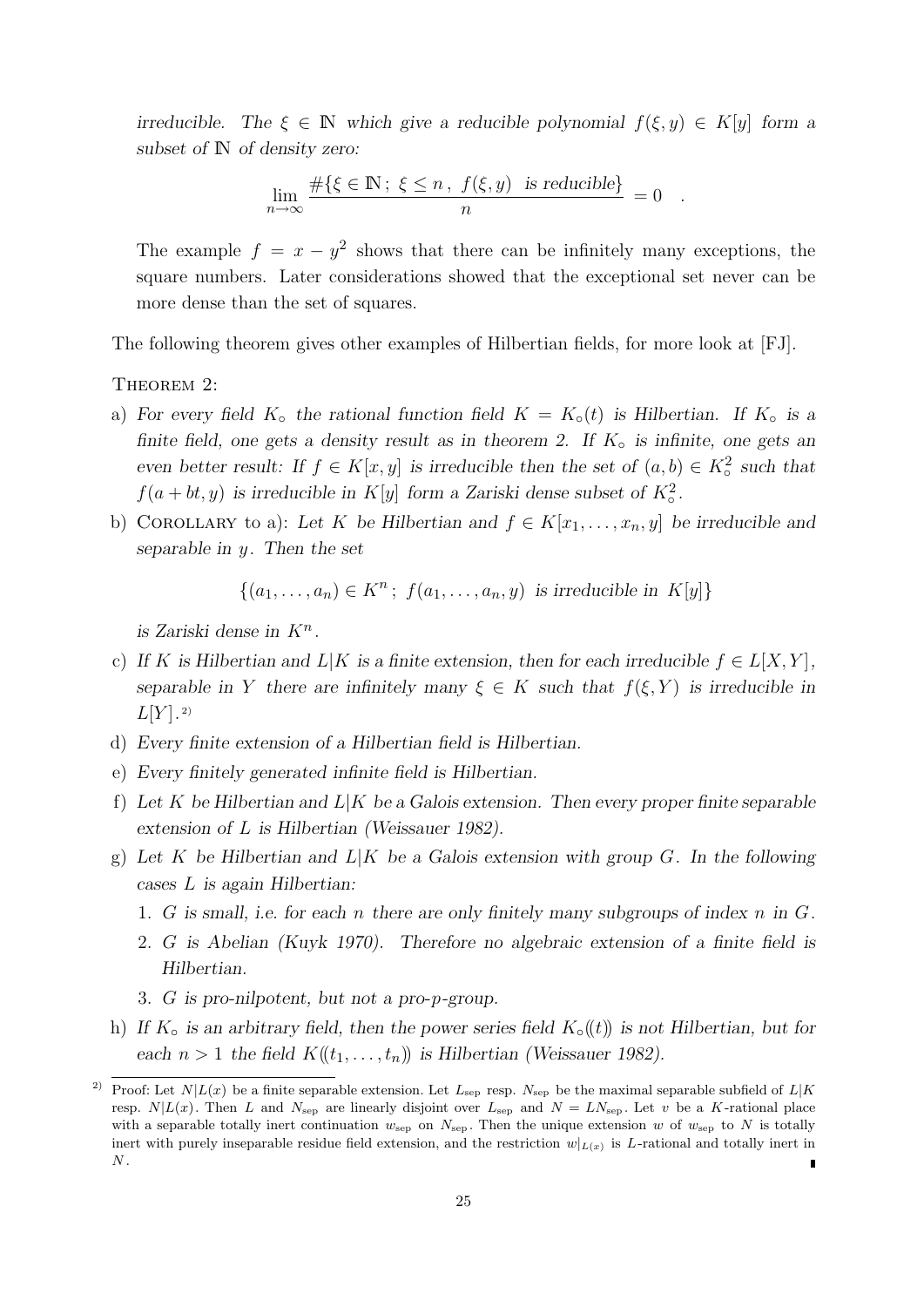The fact that a field is Hilbertian has strong consequences for the inverse Galois problem over the field  $K$  as already Hilbert stressed in 1892. The reason is the following

THEOREM 3: Let K be an Hilbertian field and  $L|K(t)$  be a finite Galois extension with group  $G$ . Then  $G$  is also a Galois group over  $K$ , i.e. a finite factor group of  $Gal(K)$ . If  $L|K$  is regular, then also all powers  $G^n$  with  $n \in \mathbb{N} \cup \{\infty\}$  can be realized as Galois groups over K.

Proof: Let  $L = K(t, u)$  with an irreducible polynomial equation  $f(t, u) = 0$  with  $f \in$ K[T, U]. Then f is a separable polynomial in the variable U so there are many  $\tau \in K$ (specializations) such that  $\overline{f} = f(\tau, U) \in K[U]$  is irreducible. For almost all  $\tau$  the specialized polynomial  $\overline{f}$  is again Galois over K as f was Galois over  $K(t)$ . In general a specialization  $t \mapsto \tau$  gives an embedding  $Gal(\overline{f}|K) \hookrightarrow Gal(f|K(T))$  of the specialized Galois group as decomposition group of the situation over  $K(t)$ . But here both Galois groups are regular permutation groups of the same degree, so  $G = \text{Gal}(f|K)$  which gives the first claim: We get a Galois extension  $L|K$  with group G. If  $L|K$  is regular, i.e. f is absolutely irreducible, then f remains irreducible over L and by Hilbert's theorem 2.c we get a specialization  $t \mapsto \tau_2$  which lead to a Galois polynomial  $f(\tau_2, U) \in K[U]$  which is irreducible over  $L$ , so gives a linearly disjoint realization of the group  $G$ , so a realization of the group  $G^2$ . Continuing we get the result.

EXERCISE: Simplify the above proof by using valuations!

CORLLARY (van der Waerden 1933): Let  $\mathcal{P}_n$  be the space of monic polynomials

$$
f = x^{n} + a_{1}x^{n-1} + \ldots + a_{n-1}x + a_{n} \qquad (a_{\nu} \in \mathbb{Z})
$$

of degree n with integral coefficients. Then the set of polynomials  $f \in \mathcal{P}_n$  with  $Gal(f|Q) = S_n$  has density 1.

Idea of proof: The generic polynomial f has Galois group  $S_n$  over  $\mathbb{Q}(a_1, \ldots, a_n)$ . Specialising the  $a_{\nu}$  to integers gives usually the same Galois group.  $\blacksquare$ 

This corollary shows that it is not an easy task to produce other Galois groups than the symmetric groups just by trying random polynomials. But theorem 3 says how you can succeed to find a polynomial over  $\mathbb Q$  with group  $G$ : You have to find such a polynomial over  $\mathbb{Q}(t)$ . Now  $\mathbb{Q}(t)$  is the rational function field of the line C, and you can apply methods from geometry to produce coverings of  $C$  with Galois group  $G$ . In this way Hilbert got the alternating groups as Galois groups over  $\mathbb Q$  by first contructing  $A_n$ coverings over the Riemann sphere; then to see that they can be defined over Q, so you get an  $A_n$ -covering of  $\mathbb{Q}(t)$ ; and then applying the irreducibility theorem.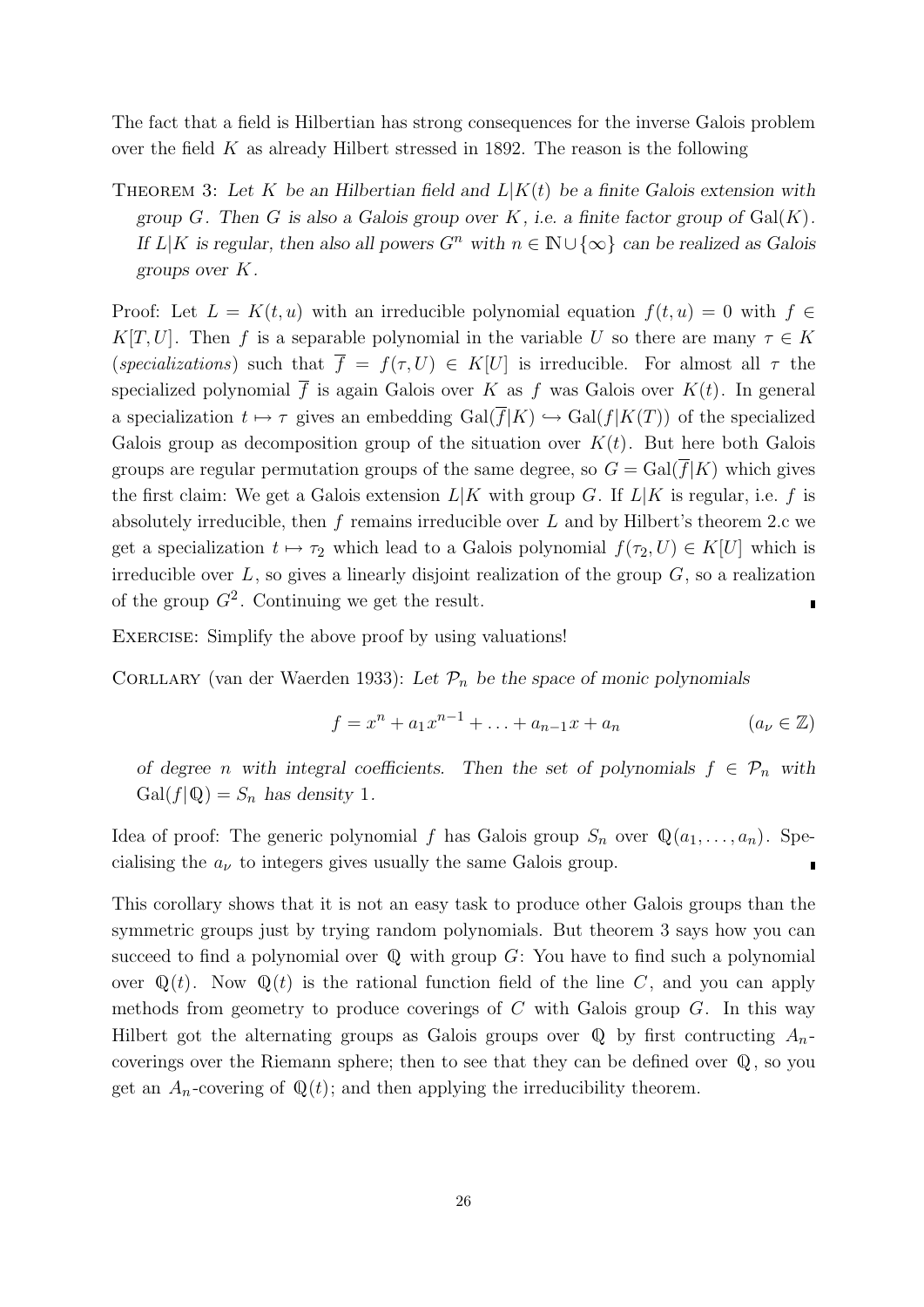#### 5. PAC fields

The examples 5 to 8 (and possibly 9) in §3 are fields whose absolute Galois group is a free profinite group. Therefore every embedding problem over such a field is weakly solvable. But these are not the only profinite groups with this property. The following proposition is taken from Serre (1964) and Gruenberg (1967):

#### PROPOSITION 1: For a profinite group  $G$  the following properties are equivalent:

(i) Every exact sequence

$$
1 \longrightarrow P \longrightarrow E \longrightarrow G \longrightarrow 1 \tag{*}
$$

of profinite groups splits.

- (ii) Sequences of type  $(*)$  split it P is a finite elementary abelian group.
- (iii) For every exact sequence

$$
1 \longrightarrow P \longrightarrow E \longrightarrow W \longrightarrow 1 \tag{\dagger}
$$

of profinite groups, any homomorphism  $\alpha : G \to W$  can be lifted to a homomorphism  $G \to E$ .

- (iv) This lifting property holds for all sequences  $(\dagger)$  for which E is finite, P is elementary abelian and  $\alpha$  is surjective.
- (v) For all primes p the p-Sylowgroups of G are free pro-p-groups.
- (vi) For all primes p the cohomological p-dimension of  $G$  is at most 1,

$$
cd_p(G) \le 1 \quad ,
$$

i.e.  $H^{n}(G, A) = 0$  for all  $n \geq 2$  where A is a discrete G-module and a p-primary abelian group.

(vii) For all primes p we have  $H^2(G, A) = 0$  for all simple G-modules A with  $pA = 0$ .

DEFINITION 1: A profinite group is called **projective**, if it satisfies the properties in theorem 1.

DEFINITION 2: A field K is called a **PAC-field** or **pseudo algebraically closed** if every non-empty variety V over K has a rational point:  $V(K) \neq \emptyset$ . A direct consequence is:  $V(K)$  is Zariki dense in V if K is PAC.<sup>3)</sup>

THEOREM: (Ax 1968) If K is a PAC-field, then  $Gal(K)$  is projective.

Before we can prove this we need a

<sup>3)</sup> The concept was seen by James Ax in [Ax67]. He showed that infinite algebraic extensions and non trivial ultraproducts of finite fields are PAC. The name is from Moshe Jarden in [Fr73].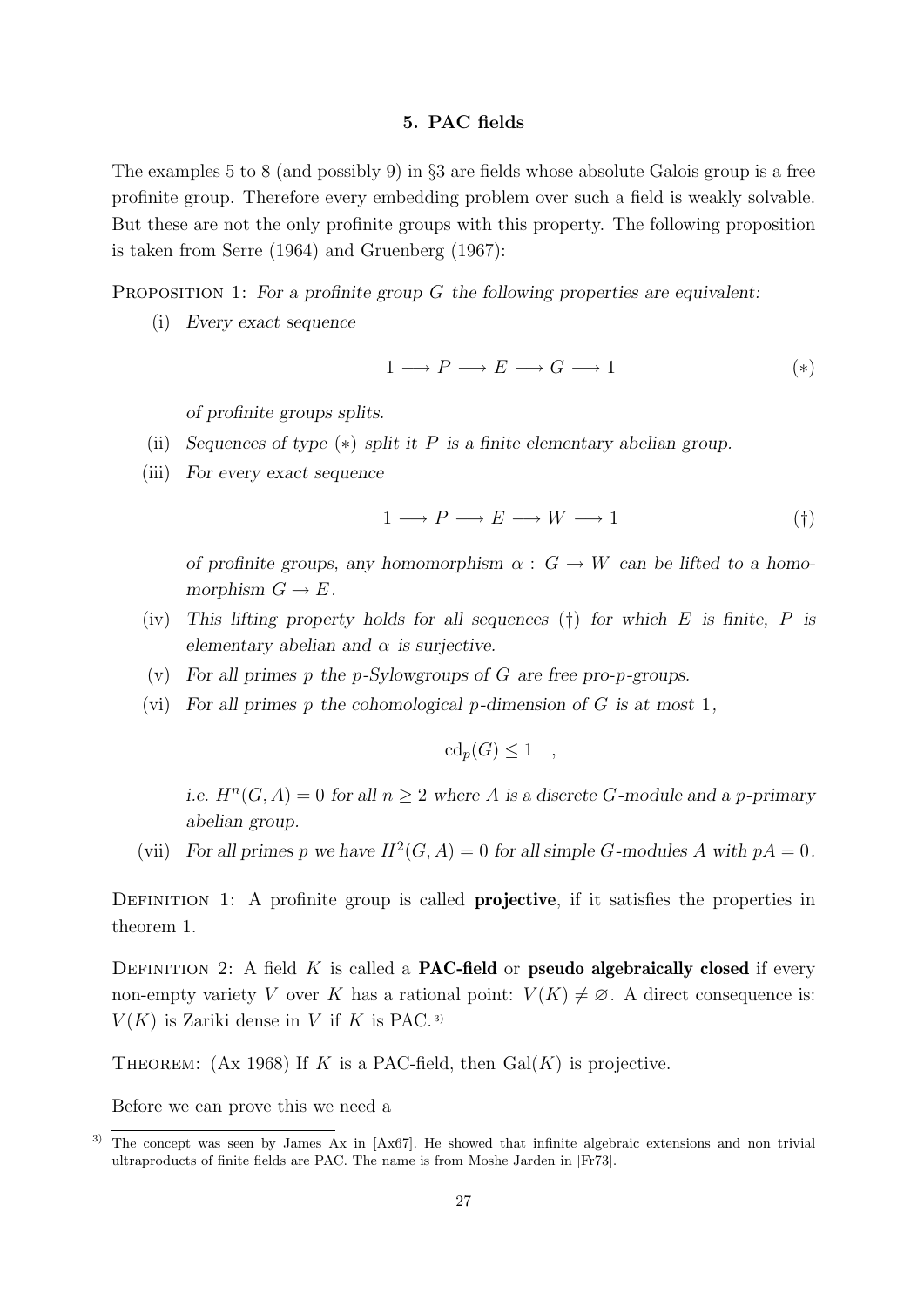LEMMA: Let  $L|K$  be a finite Galois extension with Galois group G. Let B be a finite group with m elements and  $\alpha$  be an epimorphism

$$
\alpha: B \to G .
$$

Then there is a Galois extension  $F|E$  with Galois group B, such that  $E|K$  is a finitely generated regular extension and  $F|L$  is a purely transcendental extension of transcendence degree m, and

$$
\alpha = \mathrm{res}_{F|L} : \ \mathrm{Gal}(F|E) \to \mathrm{Gal}(L|K) \quad .
$$

Proof:



Let  $X = \{x^{\beta} \, ; \, \beta \in B\}$  be a set of m indeterminates over K. Then B operates on X via  $(x^{\beta})^{\beta'} = x^{\beta \beta'}$ . Put  $F = L(X)$ . Then B operates on L via  $\alpha$ , on X as above, so on F. Let

$$
E = \operatorname{Fix}_B(F)
$$

be the fixed field of this action. Then  $F|E$  is Galois with group  $B$  by Artin, and  $res_{F|L}(\beta) = \alpha(\beta)$ , so  $L \cap E = K$ , so L and E are linearly disjoint over K. The purely transcendental extension  $F|L$  and  $\widetilde{K} = \widetilde{L}$  are linearly disjoint over L, so especially LE and  $\tilde{L}$  are linearly disjoint over L. From the tower property follows that E and  $\tilde{L} = \tilde{K}$ are linearly disjoint, so  $E|K$  is regular. Moreover  $E|K$  as subfield of the finitely generated extension  $F|K$  is finitely generated. Ė

Proof of the Theorem (Haran): We have to solve weakly a finite embedding problem of the following type: Let  $A$  and  $B$  be finite groups and let

 $\rho: Gal(K) \to A$  and  $\alpha: B \to A$ 

be epimorphisms. Then there exists a homomorphism  $\beta$  : Gal(K)  $\rightarrow$  B such that  $\rho = \alpha \circ \beta$ .

Let L be the fixed field of  $\text{Kern}(\rho)$  in  $K^{\text{sep}}$ . Then  $L|K$  is Galois and the Galois group can be identified with A such that  $\rho: Gal(K) \to A = Gal(L|K)$  is the restriction map res<sub>L</sub>. In the lemma we constructed a field extension  $F|E$  with  $E|K$  regular,  $L \subseteq F$ ,  $Gal(F|E) = B$  and  $\alpha = \text{res}_L$ . Now since  $E|K$  is regular, E is the function field of a normal variety V over K. Then  $V \times L$  is the normalization of V in LE. Let W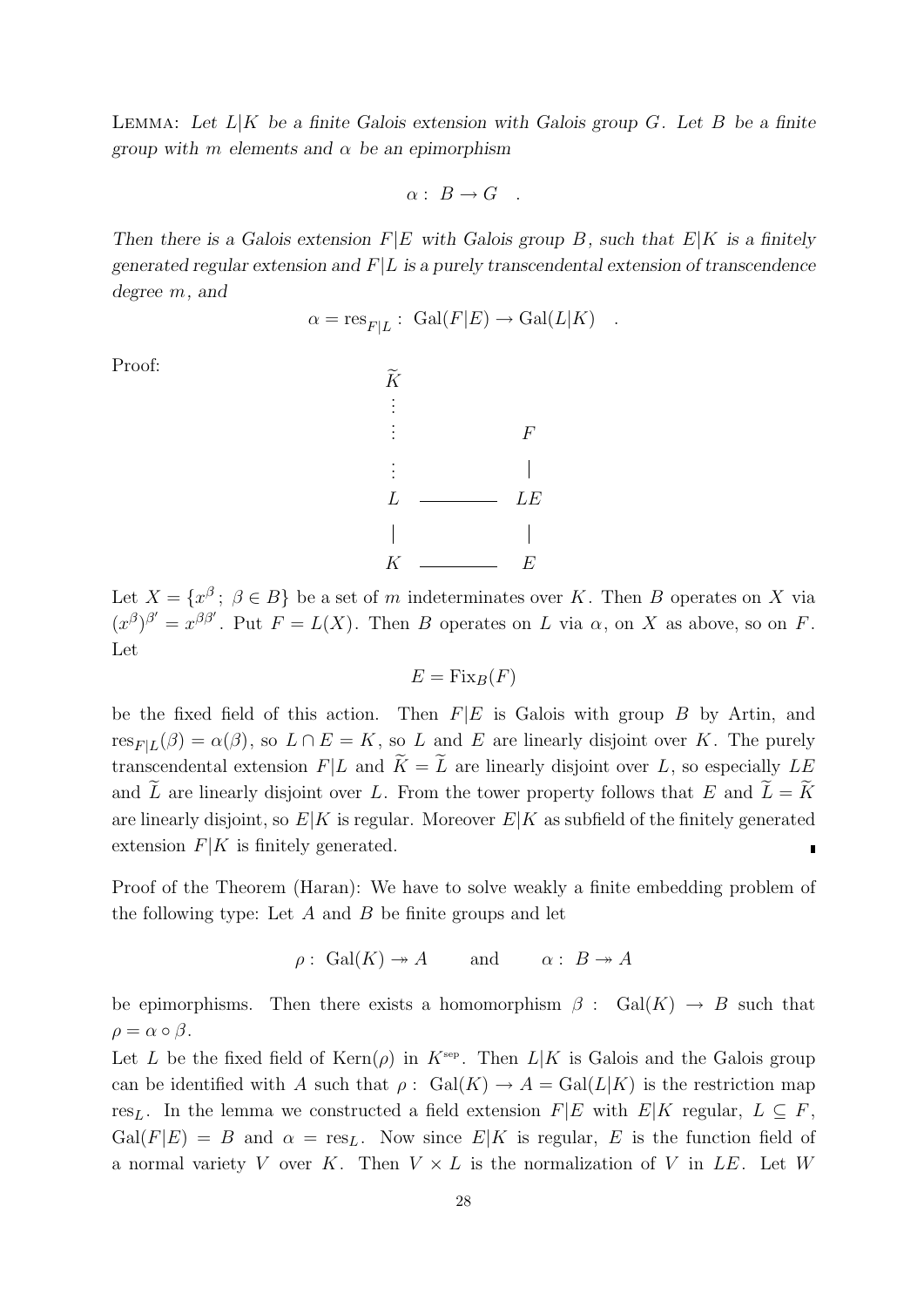be the normalization of  $V$  in  $F$ . Shrinking  $V$  to an open subset we may assume that W|V is unramified. Let  $P \in V(K)$  be a rational point (K is PAC) and  $Q \in W$  be a point above V with residue field  $M = \kappa(Q)$ . Then the extension  $M|K$  is Galois, contains L and  $Gal(M|K) = Gal(\kappa(Q)|\kappa(P))$  is isomorphic to the decomposition group  $\{\sigma \in B: Q^{\sigma} = Q\}$ , a subgroup of  $B = \text{Gal}(W|V)$ . This gives a homomorphism

$$
\beta: \; \mathrm{Gal}(K) \xrightarrow{\mathrm{res}_M} \mathrm{Gal}(M|K) \longrightarrow B
$$

Ľ

such that  $\alpha \circ \beta = \text{res}_L$  as desired.

- REMARK: The examples  $K = \mathbb{F}_p$  or  $K = \mathbb{C}(\!(x)\!)$  show that a field whose absolute Galois group is projective, need not be a PAC field.
- ADDENDUM (Lubotzky  $&$  v.d.Dries 1981): Every projective profinite group  $G$  is the absolute Galois group of a PAC field.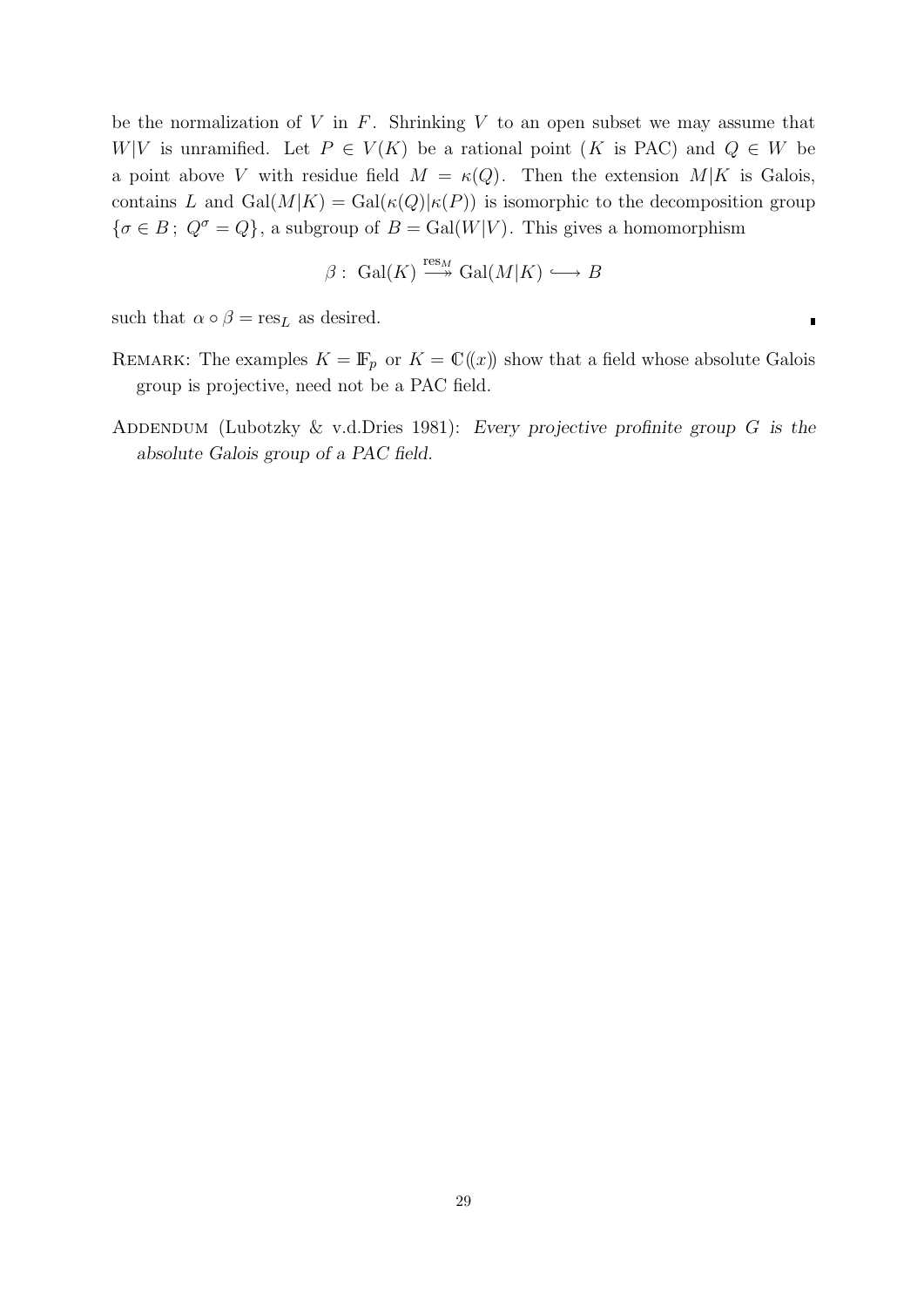#### 6. Construction of cyclic field extensions

The realization of cyclic groups is one of the first exercises in Inverse Galois Theory. I will treat this here in the case that the base field is a rational function field  $K(x)$  over an arbitrary field K.

THEOREM: For any field K and any natural number n there are Galois extensions  $L|K(x)$ with

$$
Gal(L|K(x)) = \mathbb{Z}/n .
$$

Moreover one may choose L as a subfield of  $K(\!(x)\!)$ , so  $L|K$  is regular.

Indeed there are many solutions as can be seen by keeping track of the ramification. Our examples are of minimal full ramification; remark that there is no unramified proper extension of  $K(x)$ .

NOTATION: Let char  $K = p \geq 0$ . let  $E = K(x)$  be the rational function field over K. Let  $n > 1$ . If  $p \nmid n$  let  $\zeta = \zeta_n$  be a primitive  $n^{\text{th}}$  root of unity in  $\widetilde{K}$ .

The proof of the theorem will done in three steps: First by a Kummer extension if  $\zeta \in K$ . Then by a twisted Kummer extension if  $p \nmid n$  but  $\zeta \notin K$ . At last the case  $p|n$  will be handled by an iteration of Artin-Schreier extensions  $y^p - y = a$ .

LEMMA 1: If  $\zeta \in K$  and  $a \neq b$  in  $K^{\times}$ , then there is<sup>4)</sup> a cyclic extension F|E of degree n with  $F \subseteq K(x)$ , which ramifies only at  $x = a$  and  $x = b$ , the ramification index being n.

Proof: Let  $y \in K[[x]]$  be such that

$$
y^{n} = \frac{1 - a^{-1}x}{1 - b^{-1}x} = \left(1 - \frac{x}{a}\right) \cdot \left(1 + \frac{x}{b} + \frac{x^{2}}{b^{2}} + \dots\right) \quad .
$$

Then  $E(y)|E$  is a cyclic extension of degree n, contained in  $K(x)$ , with full ramification at  $x = a$  and  $x = b$ .

REMARK: There is no cyclic extension of degree  $n > 1$  with  $p \nmid n$  of  $K(x)$  which is ramified only in one rational place.

LEMMA 2: Let  $p \nmid n$  but  $\zeta \notin K$ , and  $a \in K^{\times}$ . Let  $L = K(\zeta)$  and  $G = \text{Gal}(L|K)$ . Then there is a cyclic extension  $F|E$  of degree n inside  $K(x)$  which ramifies only at  $x = a\zeta^{\gamma}$  for  $\gamma \in G$ , and the ramification index is again n.

Proof: For  $\sigma \in G$  let  $\chi(\sigma) \in \mathbb{N}$  with  $\zeta^{\sigma} = \zeta^{\chi(\sigma)}$  be the cyclotomic character lifted to  $\mathbb{N}$ . As in the last lemma let  $y \in L[[x]]$  be with

$$
y^{n} = \frac{1 - a^{-1}\zeta^{-1}x}{1 - a^{-1}x}
$$

.

<sup>&</sup>lt;sup>4)</sup> If you wonder where you get two non zero elements in  $\mathbb{F}_2$  remark that  $\zeta \notin \mathbb{F}_2$ .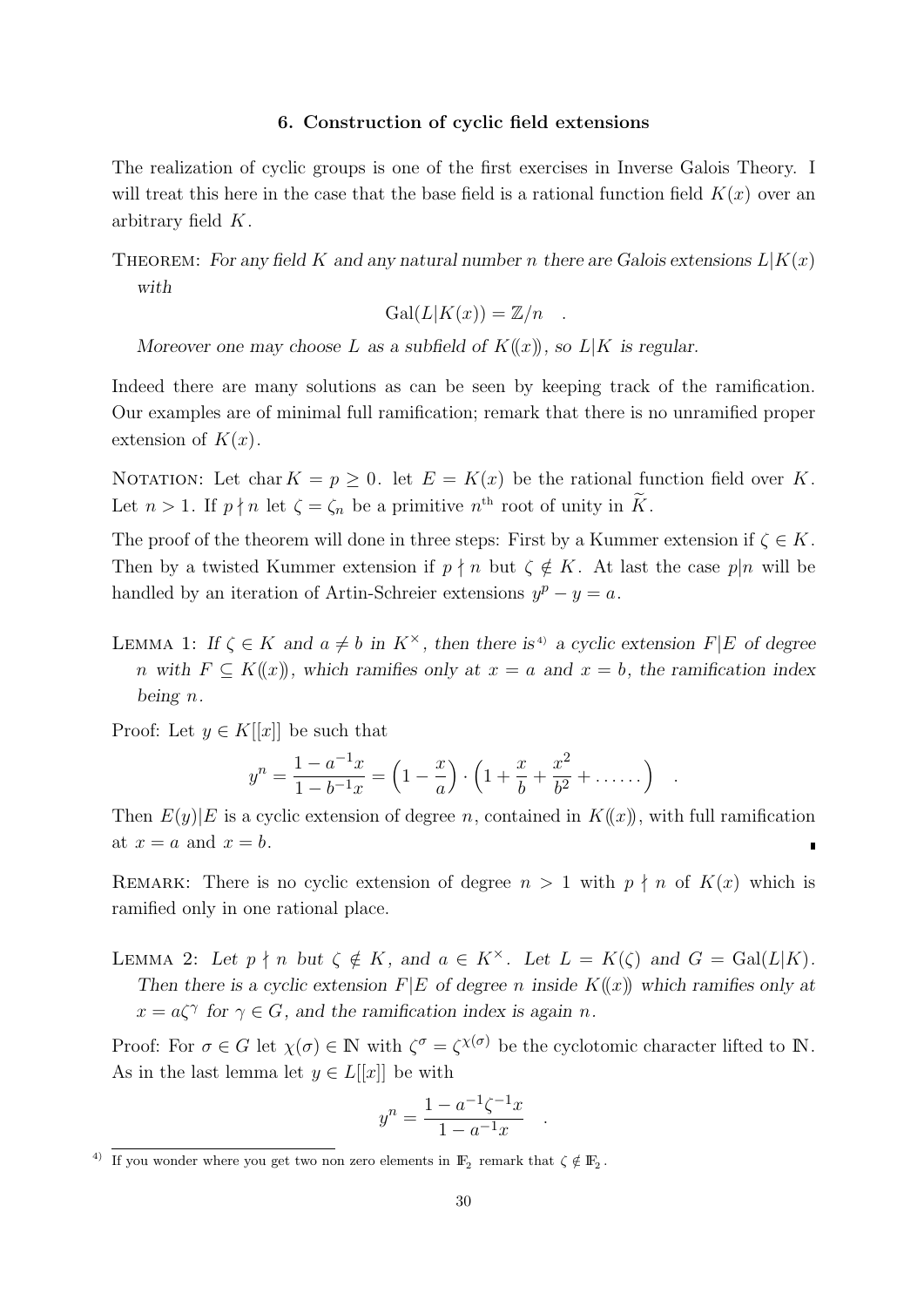This cyclic extension  $E'(y)$  of  $E' := L(x)$  does not come from a cyclic extension of E, since it is not Galois over  $E$  (look at the ramification). We have to modify  $y$  in a clever way to

$$
z = \prod_{\sigma \in G} (y^{\sigma})^{\chi(\sigma^{-1})} \in L[[x]] .
$$

Then we have

$$
z^{n} = \prod_{\sigma \in G} \left( \frac{1 - a^{-1} \zeta^{-\sigma} x}{1 - a^{-1} x} \right)^{\chi(\sigma^{-1})} \in L(x) = E'
$$

and  $F' = E'(z)$  is a cyclic extension of E' of degree n, fully ramified for  $x = a\zeta^{\sigma}$ ,  $\sigma \in G$ , and unramified elsewhere, since  $\sum_{\sigma} \chi(\sigma) \equiv 0 \mod n$ . A straightforward calculation, using  $\chi(\sigma \tau) \equiv \chi(\sigma) + \chi(\tau) \mod n$ , shows for  $\tau \in G = \text{Gal}(L(\!(x)\!) | K(\!(x)\!) )$ 

$$
z^{\tau} = z^{\chi(\tau)} \cdot f_{\tau}(x) \quad \text{with} \quad f_{\tau} \in L(x) \quad .
$$

So the field  $F'$  is invariant under G. Let F be the fixed field of G in  $F'$ .

$$
L \longrightarrow E' = L(x) \longrightarrow F' \longrightarrow L((x))
$$
  
\n
$$
\begin{vmatrix} G \\ K \end{vmatrix} G \qquad \qquad \begin{vmatrix} G \\ G \end{vmatrix} G \qquad \qquad \begin{vmatrix} G \\ G \end{vmatrix} G
$$
  
\n
$$
K \longrightarrow E = K(x) \longrightarrow F \longrightarrow K((x))
$$

The cyclic group  $\Gamma = \text{Gal}(F'|E')$  is generated by the element  $\omega$  with  $z^{\omega} = \zeta z$ . The straightforward identity

$$
z^{\omega \tau} = (\zeta z)^{\tau} = \zeta^{\chi(\tau)} z^{\chi(\tau)} f_t(x) = \left( z^{\chi(t)} f_{\tau}(x) \right)^{\omega} = z^{\tau \omega}
$$

for  $\tau \in G$  shows that  $F'|E$  is abelian with

$$
Gal(F'|E) = Gal(F'|F) \times Gal(F'|E') = \Gamma \times G.
$$

So  $F \subseteq K(x)$  is a cyclic extension of E of degree n with ramification at  $x = a\zeta^{\sigma}$  for all  $\sigma \in G$ .

REMARK: Let  $F|K(x)$  be a cyclic extension of degree n as in Lemma 2 with

$$
m = [K(\zeta_n) : K] = |G| \quad .
$$

let  $\widetilde{K}$  be the algebraic closure of K. If  $x = a$  with  $a \in \widetilde{K}$  is a fully ramified place in  $F\widetilde{K}|\widetilde{K}(x)$  then  $[K(a):K]\geq m$  and there are at least m fully ramified, over K conjugate places in  $\overrightarrow{FK}|\overrightarrow{K}(x)$ .

LEMMA 3 (Witt 1936): Let  $p > 0$ ,  $n \in \mathbb{N}_0$  and  $F|E$  be a cyclic extension of degree  $q = p^n$  inside  $K(x)$ , which is unramified over  $K[x]$ . Then there is a cyclic extension  $F'|E$  of degree  $p^{n+1}$ , unramified over  $K[x]$ , with  $F \subseteq F' \subseteq K(x)$ .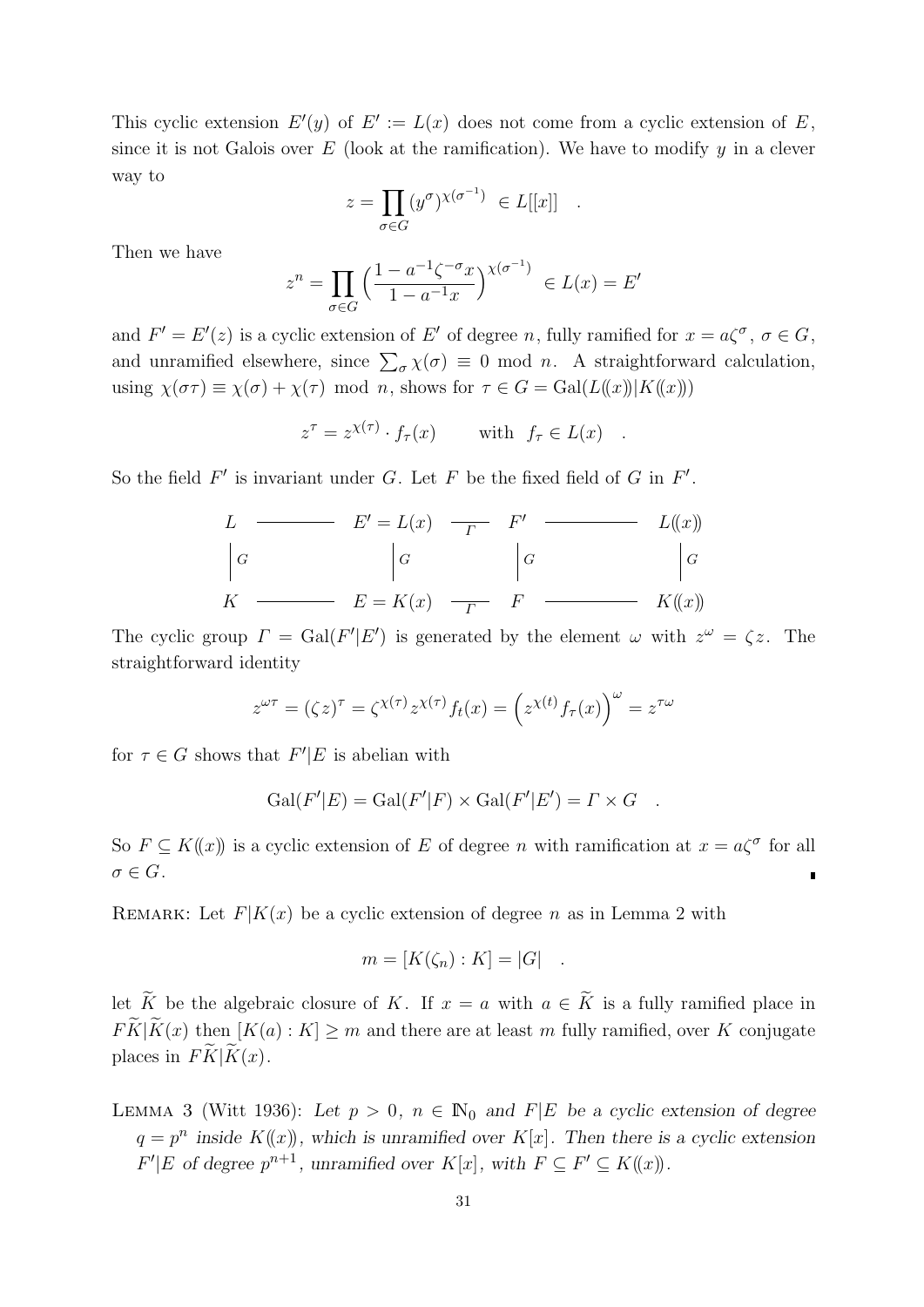Proof: Let  $O \subseteq K[[x]]$  be the integral closure of  $K[x]$  in F, let Tr be the trace of  $F|K(x)$ and  $\sigma$  a generator of Gal(F|K(x)). From the unramifiedness follows Tr(O) = K[x], let  $b \in O$  with Tr(b) = 1. For  $c = b - b^p$  we have Tr(c) = 0. Again because of the unramifiedness we have (additive Hilbert 90)

$$
H^{-1}(F|K(x),O) = 0
$$

und therefore there is  $a_1 \in O$  with

$$
a_1 - a_1^{\sigma} = c \quad .
$$

Let v be the complete x-adic valuation of  $K(x)$ . With  $a = a_1 - a_1(0)$  one has  $v(a) > 0$ and a satisfies

$$
a - a^{\sigma} = c = b - b^p \quad .
$$

Then the zeroes of the polynomial

$$
Z^{p} - Z - a \equiv \prod_{\nu \in \mathbb{F}_{p}} (Z - \nu) \mod (x)
$$

are by Hensel's lemma in K[[x]], let z be one. So  $F' = F(z)$  is a cyclic, over O unramified extension of F of degree 1 or p. From  $z^p - z = a$  we get with  $(*)$ , that  $z + b$  is a zero of  $Z^{p} - Z - a^{\sigma}$ . Therefore  $F'|K(x)$  is Galois and  $z^{\sigma} = z + b$  is a continuation of  $\sigma$  on  $F'$ . It remains to determine the order of  $\sigma$  in Gal( $F'|K(x)$ ). Inductively we see

$$
z^{\sigma^j} = z + b + b^{\sigma} + \ldots + b^{\sigma^{j-1}} \qquad (j \in \mathbb{N}),
$$

especially

$$
z^{\sigma^q} = z + \text{Tr}(b) = z + 1.
$$

This shows that  $z \notin F$ , so  $[F': F] = p$ , and the order of  $\sigma$  is larger than  $q = p^n$ , so  $p^{n+1}$ . Therefore  $F'|K(x)$  is a cyclic extension of degree  $p^{n+1}$ , unramified outside  $\infty$  with  $F \subseteq F' \subseteq K(\!(x)\!).$  $\blacksquare$ 

COROLLARY: Let char  $K = p > 0$ , let  $a \in K^{\times}$  and  $n \in \mathbb{N}$ . Then  $K(x)$  has a cyclic extension F in  $K(x)$  of degree  $p^n$  which is ramified exactly at the place  $x = a$ , and there with full exponent  $p^n$ .

Proof: By replacing K by the algebraic closure of  $\mathbb{F}_p$  in K we may assume K to be perfect. Iteration of Lemma 3 gives a cyclic extension of  $K(x)$  in  $K(x)$  of degree  $p^n$ which has, since K is perfect, ramification index  $p^n$  at  $x = \infty$  — for there is no unramified proper extension of  $K(x)$ . By the Möbius transformation

$$
x = \frac{z}{z - a} = -\sum_{\nu=1}^{\infty} \frac{z^{\nu}}{a^{\nu}}
$$

the place  $x = \infty$  will be transformed into  $z = a$ , and the corollary follows from  $K(\zeta) =$  $K(\!(x)\!)$ .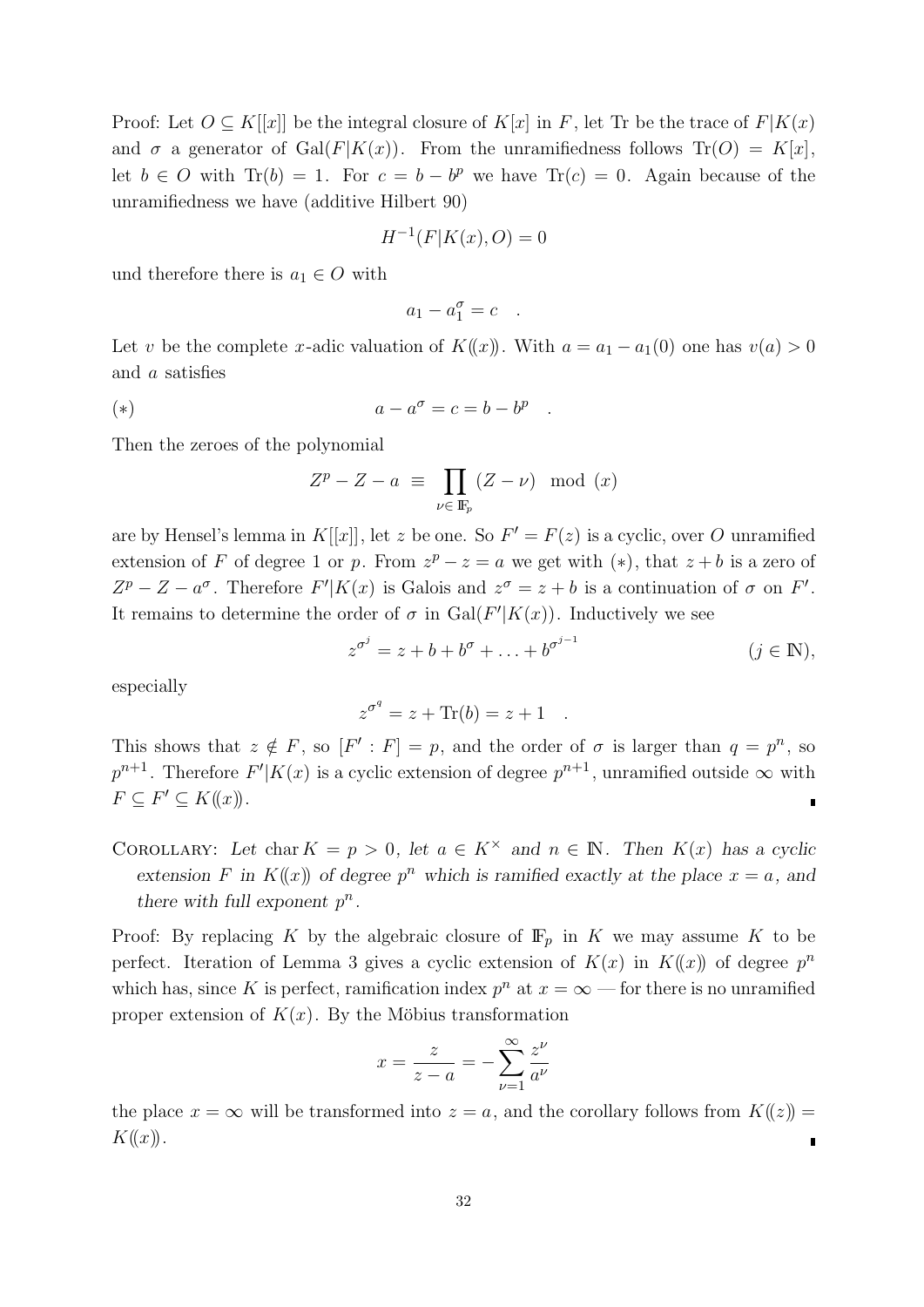#### 8. References

- [Ab1826] Niels Hendrick Abel: Beweis der Unmöglichkeit, algebraische Gleichungen von höheren Graden als dem vierten allgemein aufzulösen, Journal für die reine und angewandte Mathematik 1 (1826), 65-84
	- [Ar42] Emil Artin: Galois Theory, University of Notre Dame Press 1942
	- [AS26] Emil Artin & Otto Schreier: Algebraische Konstruktion reeller Körper, Abhandlungen aus dem mathematischen Seminar der Universität Hamburg  $5$  (1926), 85–99 = E. Artin: Collected Papers (Reading 1965), 258–272
	- [Ax67] James Ax: Solving diophantine problems modulo every prime, Annals of Mathematics 85 (1967), 161–183
	- [Ax68] James Ax: The elementary theory of finite fields, Annals of Mathematics 88 (1968), 239-271
	- [Bo28] Salomon Bochner: Fortsetzung Riemannscher Flächen, Mathematische Annalen 98 (1928), 406– 421
	- [Br11] Luitzen E. J. Brouwer: On the structure of perfect sets of points, Proceedings of the Section of Sciences, Koningklijke Akademie van Wetenschapen te Amsterdam 12 (1910), 785–794 & 14 (1911), 137–147
- $\lbrack \text{Ca1545} \rbrack$  Hieronymus Cardano: Ars magna sive de regulis algebraicis ..., Nürnberg 1545
- [Bo1572] Rafael Bombelli: L'Algebra . . . , Bologna 1572
- [Bo39] Nicolas Bourbaki: Éléments de mathématique. Théorie des Ensembles: Fascicule de Résultats, Paris 1939
- [Bo81] Nicolas Bourbaki: Eléments de mathématique. Algèbre, Chapitres  $\ddot{A}$  à 7, Paris 1981
- [Ca1847] Augustin-Louis Cauchy: Mémoire sur une nouvelle théorie des imaginaires, et sur les racines symboliques des équations et des équivalences, Comptes Rendus hebdomadaires des séances de l'Académie des Sciences de Paris 24 (1847), 1120 = Œuvres complètes (1) 10, 312–323
- [De1857] Richard Dedekind: Abriß einer Theorie der h¨oheren Kongruenzen in bezug auf einen reellen  $Primzahl-Modulus$ , Journal für die reine und angewandte Mathematik 54 (1957), 1–26
- [DW1882] Richard Dedekind & Heinrich Weber: Theorie der algebraischen Funktionen einer Veränderlichen. Journal für die reine und angewandte Mathematik  $92$  (1882), 181–290 = Dedekind: Gesammelte Werke I (Braunschweig 1930), 238–350
- [Di1871] Peter Gustav Lejeune-Dirichlet: Vorlesungen über Zahlentheorie, herausgegeben und mit Zusätzen versehen von Richard Dedekind, 2. Auflage, Braunschweig 1871
- [Di1894] Peter Gustav Lejeune-Dirichlet: Vorlesungen über Zahlentheorie, herausgegeben und mit Zusätzen versehen von Richard Dedekind, 4. Auflage, Braunschweig 1894
- [De01] Richard Dedekind: Über die Permutationen des Körpers aller algebraischen Zahlen, Festschrift aus Anlaß des 150 jährigen Bestehens der Göttinger Gesellschaft der Wissenschaften, 1901, Abhandlungen der mathematisch-physikalischen Klasse 1901,  $1-17 =$  Werke 2 (Braunschweig 1931), 272–292
	- [FJ] Michael D. Fried & Moshe Jarden: Field Arithmetic, 3rd Edition revised by Moshe Jarden, Ergebnisse der Mathematik (3) 11, Berlin–Heidelberg 2008
- [Fr73] Gerhard Frey: Pseudo algebraically closed fields with non-archimedean real valuations , Journal of Algebra 26 (1973), 202–207
- [Ga1897] Évariste Galois: *Œuvres mathématiques*, Paris 1897
- [Gau1801] Carl Friedrich Gauß: Disquisitiones arithmeticae, Leipzig 1801
- [Gau1831] Carl Friedrich Gauß: Brief an den Astronomen Schumacher in Altona, Werke 8 (Leipzig 1900), 216
- [Gau1832] Carl Friedrich Gauß: Theoria Residuorum Biquadraticorum, Commentatio Secunda, Comm. Soc. Reg. Sci. Göttingen 7 (1832),  $1-34 =$  Werke 2, 93-149
	- [Ge69] Wulf-Dieter Geyer: Unendliche algebraische Zahlkörper, über denen jede Gleichung auflösbar von beschränkter Stufe ist, Journal of Number Theory 1 (1969), 346-374
	- [Gr67] Karl W. Gruenberg: Projective profinite groups, Journal of the London Mathematical Society 42 (1967), 155–165
- [Ha1837] Sir William Rowan Hamilton: Theory of Conjugate Functions, or Algebraic Couples; with a Preliminary and Elementary Essay on Algebra as the Science of Pure Time, Transactions of the Royal Irish Academy 17 (1837), 293-422 = Mathematical Papers III, 3-96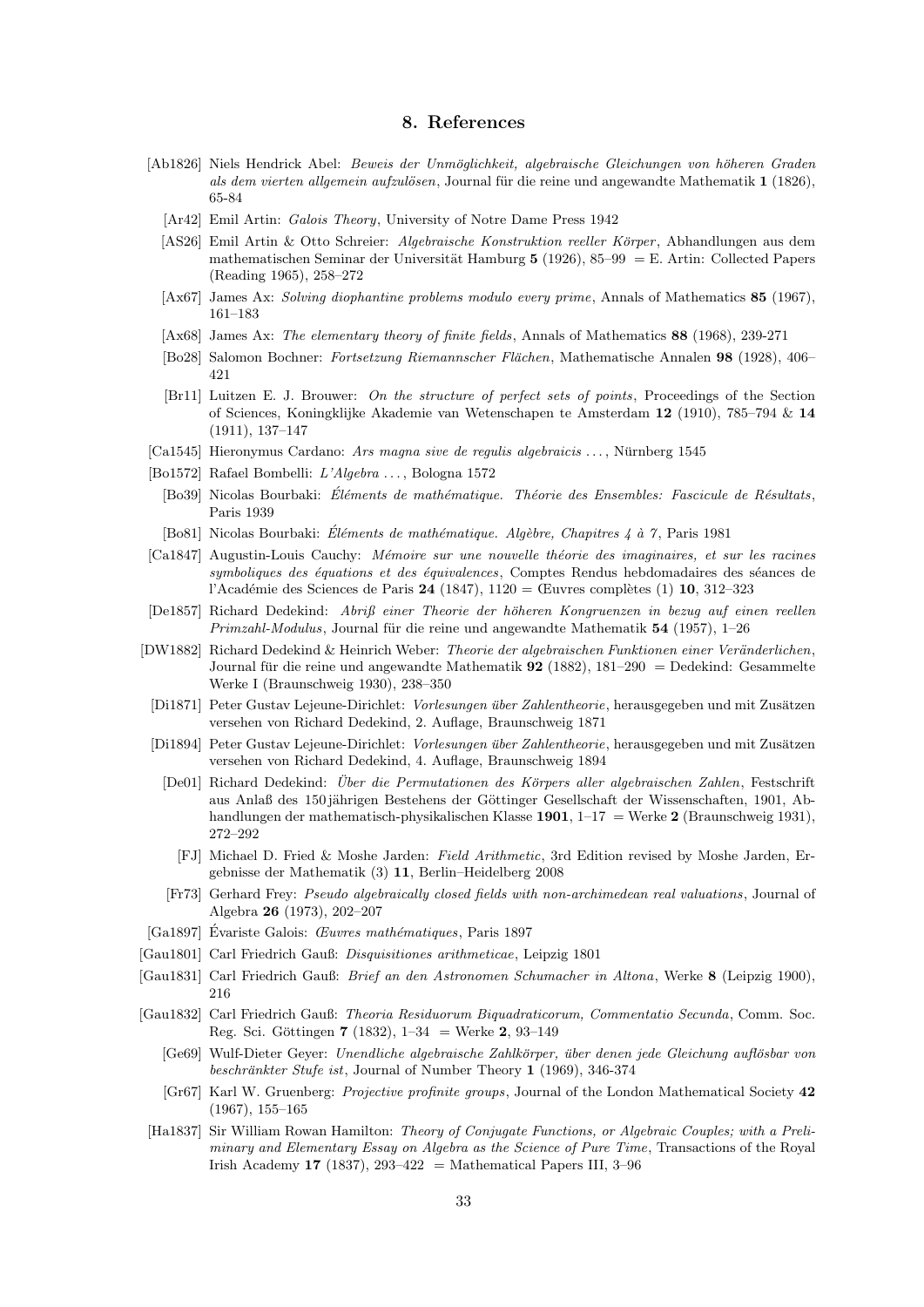- [Ha09] Felix Hausdorff: Die Graduierung nach dem Endverlauf, Abhandlungen der Königlichen Sächsischen Gesellschaft der Wissenschaften zu Leipzig, Mathematisch-physikalische Klasse 31 (1909), 295–334
- [Ha14] Felix Hausdorff: *Grundzüge der Mengenlehre*, Berlin 1914
- [Ha27] Felix Hausdorff: Grundzüge der Mengenlehre, 2. Auflage, Berlin 1927
- [He08] Kurt Hensel: Theorie der algebraischen Zahlen, Leipzig 1908
- [HL02] Kurt Hensel & Georg Landsberg: Theorie der algebraischen Funktionen, Leipzig 1902
- [Hi1892] David Hilbert: Über die Irreduzibilität ganzer rationaler Funktionen mit ganzzahligen Koeffizienten, Journal für die reine und angewandte Mathematik  $110$  (1892),  $104-129 =$  Gesammelte Abhandlungen II (Berlin 1933), 264–286
- [Hi1899] David Hilbert: Grundlagen der Geometrie, Leipzig 1899
- [Kr1879] Leopold Kronecker: Einige Entwicklungen aus der Theorie der algebraischen Gleichungen, Monatsberichte der Königlich Preussischen Akademie der Wissenschaften zu Berlin 1879, 205–229 = Werke 4 (Leipzig 1929), 75–96
- [Kr1882] Leopold Kronecker: Grundzüge einer arithmetischen Theorie der algebraischen Grössen, Festschrift zu Kummer's 50 jährigem Doctor-Jubiläum (10.9.1881), Berlin 1882 = Journal für die reine und angewandte Mathematik 92 (1881/82), 1–122 = Werke 2 (Leipzig 1897), 237–387
- [Kr1887] Leopold Kronecker: Ein Fundamentalsatz der allgemeinen Arithmetik, Journal für die reine und angewandte Mathematik 100 (1887), 490–510 = Werke  $3_1$  (Leipzig 1899), 209–240
	- [Kr28] Wolfgang Krull: Galoissche Theorie der unendlichen algebraischen Erweiterungen, Mathematische Annalen 100 (1928), 687-698
	- $[Ku22]$  Kazimierz Kuratowski: Une méthode d'élimination des nombres transfinis des raisonnements ma $th\acute{e}matiques$ , Fundamenta Mathematica 3 (1922), 76–108
	- [Ku70] Willem Kuyk: Extensions de corps hilbertiens, Journal of Algebra 14 (1970), 112–124
	- [Ku75] Ernst Eduard Kummer: Collected Papers I, Berlin 1975
	- [La93] Serge Lang: Algebra, 3rd edition, Addison Wesley 1993
	- [LD81] Alex Lubotzky & Lou van den Dries: Subgroups of free profinite groups and large subfields of  $\mathbb{Q}$ , Israel Journal of Mathematics 39 (1981), 25–45
- [Lü1876] Jacob Lüroth: *Beweis eines Satzes über rationale Kurven*, Mathematische Annalen 9 (1876), 163–165
	- [MM] Gunter Malle & B. Heinrich Matzat: Inverse Galois Theory, Berlin 1999
- [Mo1831] Augustus de Morgan: On the Study and Difficulties of Mathematics, London 1831
- [Mo1893] Eliakim Hastings Moore: *Galois-field of order*  $s = q^n$ , Bulletin of the New York Mathematical Society 3 (November 1893),  $75 =$  Papers read at the international mathematical congress, Chicago 1893 (1896), 208–226
	- [Mo32] Robert Lee Moore: Foundations of Point Set Theory, American Mathematical Society Colloquium Publications 13, New York 1932
	- [No27] Emmy Noether: Abstrakter Aufbau der Idealtheorie in algebraischen Zahl- und Funktionenkörpern, Mathematische Annalen 96 (1927), 26–61 = Gesammelte Abhandlungen (Berlin 1983), 493–528
	- [Po95] Florian Pop: Etale Galois covers of affine smooth curves. The geometric case of a conjecture of ´ Shafarevich. On Abhyankar's conjecture, Inventiones mathematicae 120 (1995), 555–578
	- [Pr28] Heinz Prüfer: Neue Begründung der algebraischen Zahlentheorie, Mathematische Annalen 94 (1928), p.198
- [Ri1851] Bernhard Riemann: Grundlagen für eine allgemeine Theorie der Functionen einer veränderlichen  $complexen\ Gr\ddot{o}sse$ , Inauguraldissertation Göttingen 1851 = Werke (Leipzig 1876), 3–48
	- [Se64] Jean-Pierre Serre: Cohomologie Galoisienne, Springer LNM 5, Berlin 1964
	- [1866] Joseph-Alfred Serret: Cours d'Algèbre Supérieure, Gauthier-Villars, Paris <sup>3</sup>1866
- [Sh54] Igor R. Shafarevich: Construction of fields of algebraic numbers with given solvable Galois group, Izvestija Akad. Nauk SSSR Ser. Mat. 18:6 (1954), 525–578
- [St1857] Karl Georg Christian von Staudt: Beiträge zur Geometrie der Lage. Zweites Heft, Nürnberg 1857
	- [St10] Ernst Steinitz: Algebraische Theorie der Körper, Journal für die reine und angewandte Mathematik 137 (1910), 167-309